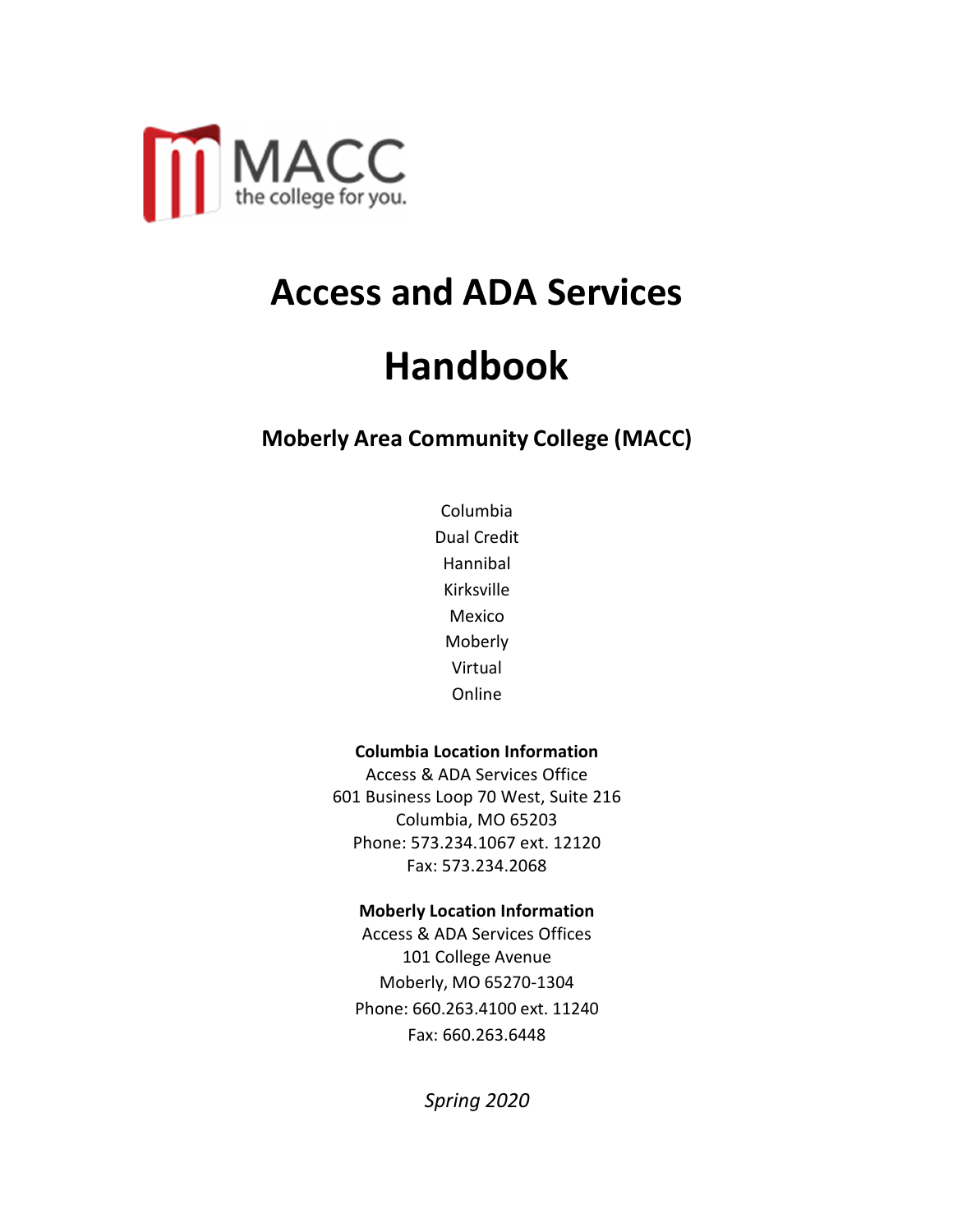## Contents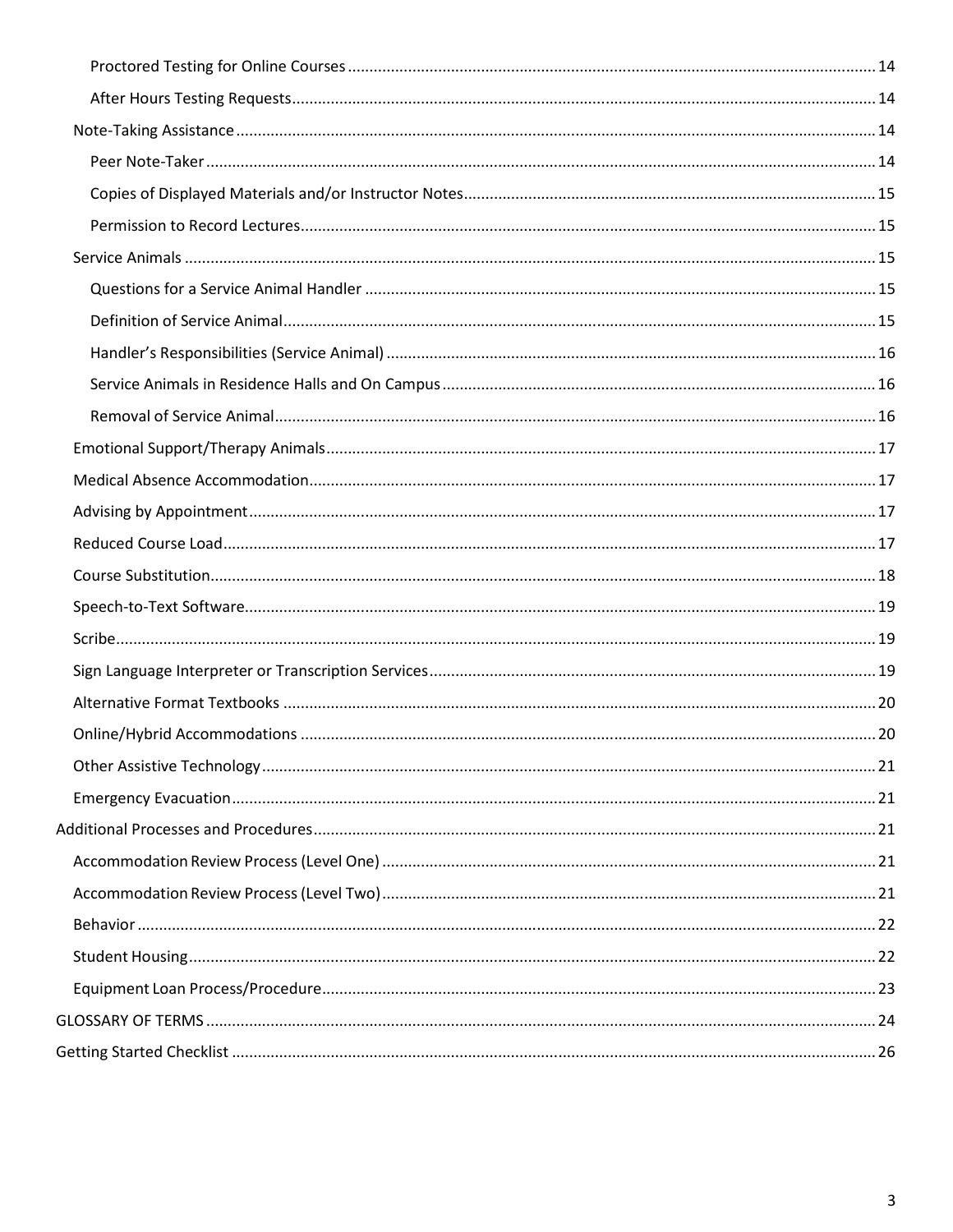## Welcome Letter

Dear MACC Student:

Thank you for choosing MACC as your postsecondary institution of choice. Because you are a MACC student, you will have the opportunity to receive the education you want and the services you need. This handbook is made available to help you understand the processes of the Access and ADA Services office.

The Access and ADA Services office is here to assist you in gaining equal access to your education. Through collaboration with you, MACC faculty and Access office staff will assess how to best meet your needs for reasonable accommodations. Our office is the central location for maintaining disability related records and resources, as well as the primary office with staff who have specialized knowledge and experience with disability issues.

For more information about the services provided at MACC, please contact the staff, below:

**Stacy Donald, Director of Access and ADA Services**  Columbia Site – Parkade Center, Room 119 Email: StacyDonald@macc.edu Phone: (573) 234-1067 ext. 12120

**Kris Mosley, Coordinator of Access and ADA Services** Moberly Site – Main Building, Room 232 Email: KrisMosley@macc.edu Phone: (660) 263-4100 ext. 11240

**Danielle Spears, Access and ADA Services Specialist**

Columbia Site – Parkade Center, Room 117 (573) 234-1067 ext. 12121 Email: DanielleSpears@macc.edu

#### **Eric Dollich, Access and ADA Services Assistant**

Columbia Site – Parkade Center, Room 116 (573) 234-1067 ext. 12150 Email: EricDollich@macc.edu

## Access and ADA Services Office Locations

#### **Columbia** Moberly

Parkade Center, Room 119 Main Building, Room 232 601 Business Loop 70 West, Suite 216 101 College Ave Columbia, MO 65203 **Moberly, MO 65270** Moberly, MO 65270 Phone: (573) 234-1067 ext. 12120 Phone: (660) 263-4100 ext. 11240 Fax: (573) 234-2068 Fax: (660) 263-6448

## Mission Statement

*The Access and ADA Services office is committed to providing services to facilitate equal access to education, and upholding the integrity of MACC's mission, goals, and programs through support, collaboration, and compliance.*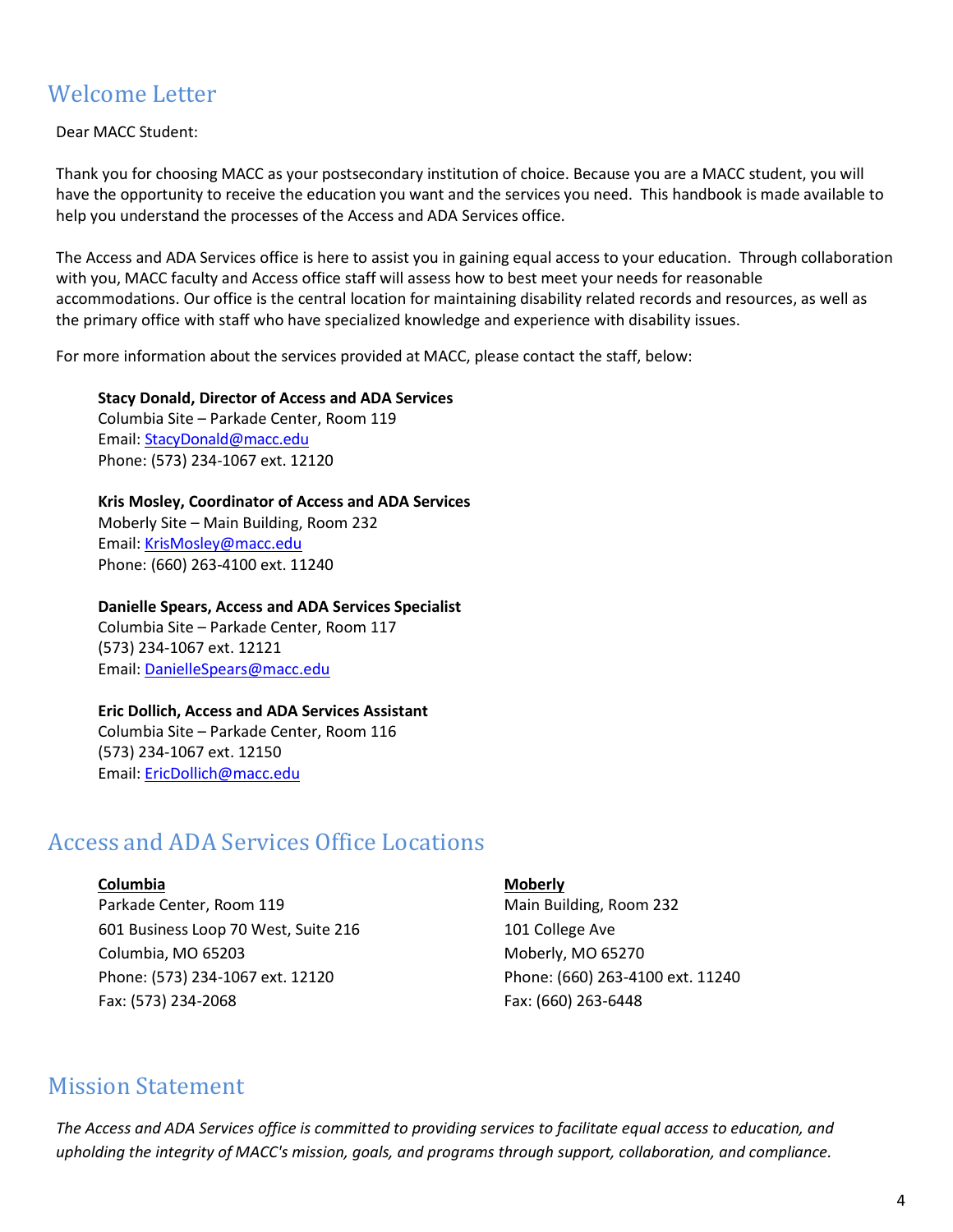## Disability Laws in Postsecondary Education

Individuals with disabilities are entitled by law to equal access to postsecondary programs. There are two laws that protect persons with disabilities in postsecondary education: The Rehabilitation Act of 1973 (Pub. L. No. 93-112, as amended) and the 1990 Americans with Disabilities Act (Pub. L. No. 1001-336). According to the Rehabilitation Act of 1973 and the Americans with Disabilities Act (ADA, 1990), a student with a disability is someone who has a physical or mental impairment that substantially limits a major life activity such as learning, speaking, seeing, hearing, breathing, walking, caring for oneself, or performing manual tasks. Someone is a person with a disability if they have a disability, if they have a history of disability, or if they are regarded by others as having a disability.

## The Rehabilitation Act

Title V of the Rehabilitation Act of 1973 is generally regarded as the first civil rights legislation on the national level for people with disabilities. Section 504 of the Rehabilitation Act is a program access statute. It prohibits discrimination on the basis of disability in any program or activity offered by an entity or institution receiving federal funds. Section 504 states (as amended):

*"No otherwise qualified person with a disability in the United States…shall, solely on the basis of disability, be denied access to, or the benefits of, or be subjected to discrimination under any program or activity provided by any institution receiving federal financial assistance."*

Under Section 504, institutions were required to appoint and maintain at least one person to coordinate its efforts to comply with the requirements of Section 504. Individuals working in this office have the ongoing responsibility of assuring that the institution/agency/organization practices nondiscrimination on the basis of disability and should be included in any grievance procedures developed to address possible instances of discrimination brought against the institution. At MACC, the established office for academic concerns related to disability is the Access and ADA Services office. Employment related questions should be directed to the employee's immediate supervisor or contact Human Resources (ext. 11272). Facilities related questions should be directed to the Director of Plant Operations (ext. 11258).

## The Americans with Disabilities Act (ADA)

The Americans with Disabilities Act (ADA) is a federal civil rights statute that prohibits discrimination against people with disabilities. There are four main sections of the law: employment, government, public accommodations, and telecommunications. The ADA provides additional protection for persons with disabilities in conjunction with the Rehabilitation Act of 1973. The ADA is designed to remove barriers which prevent qualified individuals with disabilities from enjoying the same opportunities that are available to persons without disabilities.

Postsecondary institutions have responsibilities under the ADA. Employment is addressed by Title I, and Title II addresses accessibility provided by public entities. Accessibility provided by private entities is addressed in Title III, and Title IV addresses telecommunications. Miscellaneous items are included in Title V.

Amendments to the ADA, which took effect January 1, 2009, clarify who is covered by the law's protections. The ADA expands the definition of "disability" adding to the list of major life activities that may be impacted. The amendment also states that mitigating measures, including assistive devices, auxiliary aids, accommodations, medical therapies, and supplies have no bearing in determining whether a disability qualifies under the law.

## The ADA in Relation to Section 504 of the Rehabilitation Act

Institutions that receive federal funds (such as MACC) have responsibilities under Section 504. The ADA does not take the place of Section 504 but the ADA standards apply in those situations where the ADA provides greater protection. Therefore, postsecondary institutions must adhere to both the Rehabilitation Act and the Americans with Disabilities Act.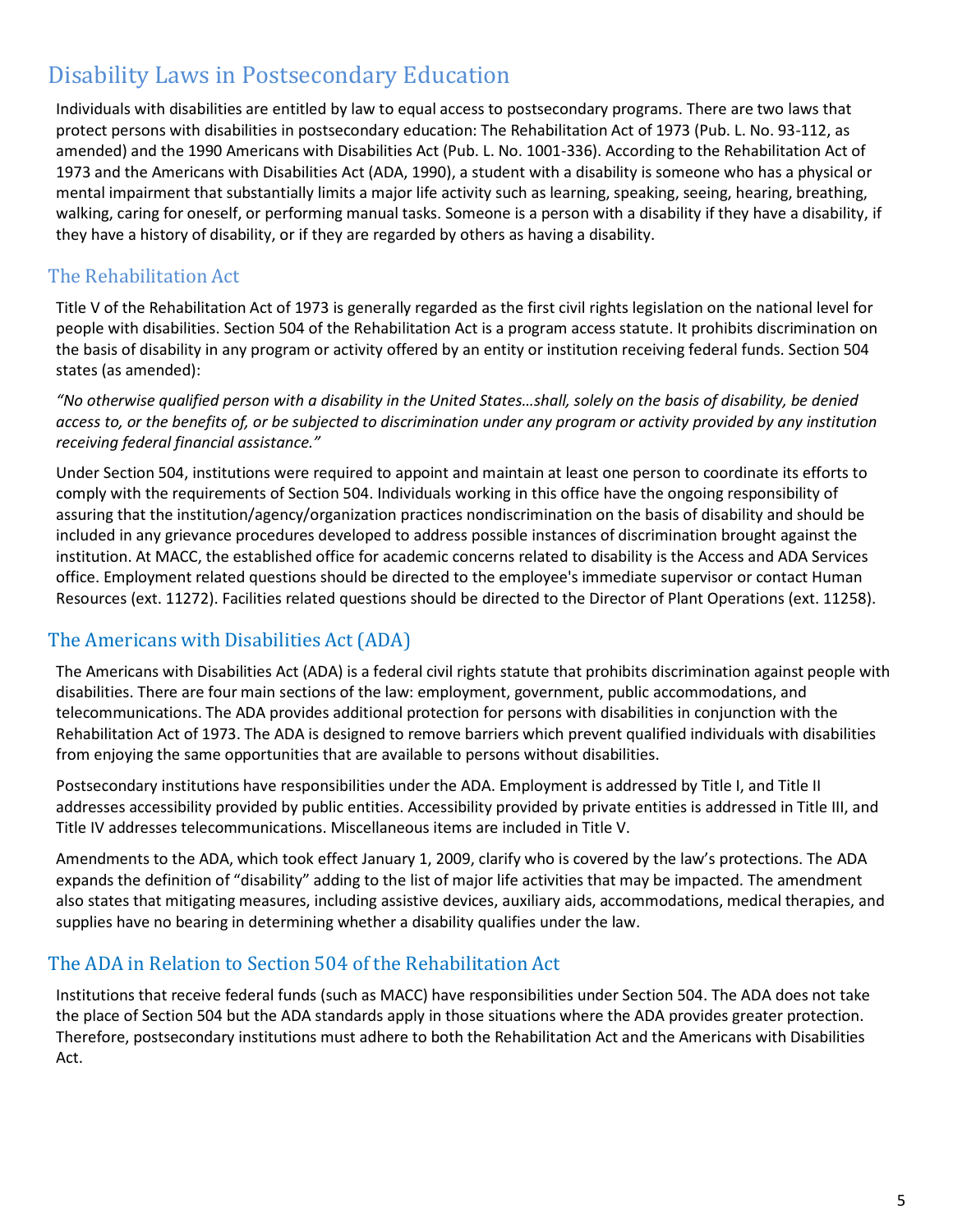## Student Rights

#### **Students with disabilities who attend MACC have the right to:**

- Equal access to services, programs, courses, and activities at MACC
- For more information, please review the Office of Civil Rights Frequently Asked Questions regarding Students with Disabilities Preparing for Postsecondary Education at the website below: http://www2.ed.gov/about/offices/list/ocr/transition.html

### Access and ADA Services Office

The Access and ADA Services office at MACC is committed to providing equal access for students with disabilities as they pursue their academic and personal goals. Students with documented disabilities may be assigned reasonable and appropriate academic accommodations in accordance with Federal laws including Section 504 of the 1973 Rehabilitation Act and the 1990 Americans with Disabilities Act if those accommodations are necessary to ensure equal access. MACC is committed to equal opportunities for persons with disabilities without regard to disability in the recruitment of, admission to, participation in, treatment in the programs and activities operated and sponsored by MACC.

Services from the Access and ADA Services office are open to any student with a disability.

- The Access and ADA Services office advises MACC administration on policies and procedures relevant to students with disabilities and acts as a general information and referral service for disability-related issues.
- The Access and ADA Services office strives to educate individuals regarding the abilities and needs of persons with disabilities through coordination of programs and involvement in activities on disability-related issues.
- The Access and ADA Services office also provides training for faculty and staff to increase the understanding of the needs of persons with disabilities.

The steps to obtaining accommodation are outlined throughout this handbook; however, here is a quick view of the steps:

**Step 1:** Contact the Access office to let them know you have a disability

**Step 2:** Bring documentation of your disability to the Access office and make a follow up appointment to register fully with our office

**Step 3:** During the appointment your accommodations will be determined on a case-by-case basis depending on both the communicated needs of the student, in addition to supporting documentation provided by the student **Step 4:** The Access office will review the student's accommodations and the steps to request and use their approved accommodations

## Access and ADA Services Staff

Access and ADA Services staff are duly appointed by MACC administration and are an important component of equal access to student education at MACC. Access office staff are the referral point where a student may request accommodations. Instructors are encouraged to contact Access office staff for assistance in accommodating students with disabilities in the classroom, as well as referring any student who they believe may benefit from our services.

## Confidentiality

Disability related documentation and information is protected by FERPA and shall only be shared with others within the college if there is a legitimate educational need. In other words, faculty members will not generally have access to information regarding a student's disability, only the accommodation(s) that are appropriate and necessary to meet the student's needs. Confidential information is kept in a separate file in the Access and ADA Services office and is not stored with the student's educational record.

The Access and ADA Services office has been assigned the responsibility for receiving and holding disability-related information regarding students in order to guard against the unintentional disclosure of sensitive information. It is generally inappropriate for copies of the student's documentation of disability to be requested or held elsewhere on campus.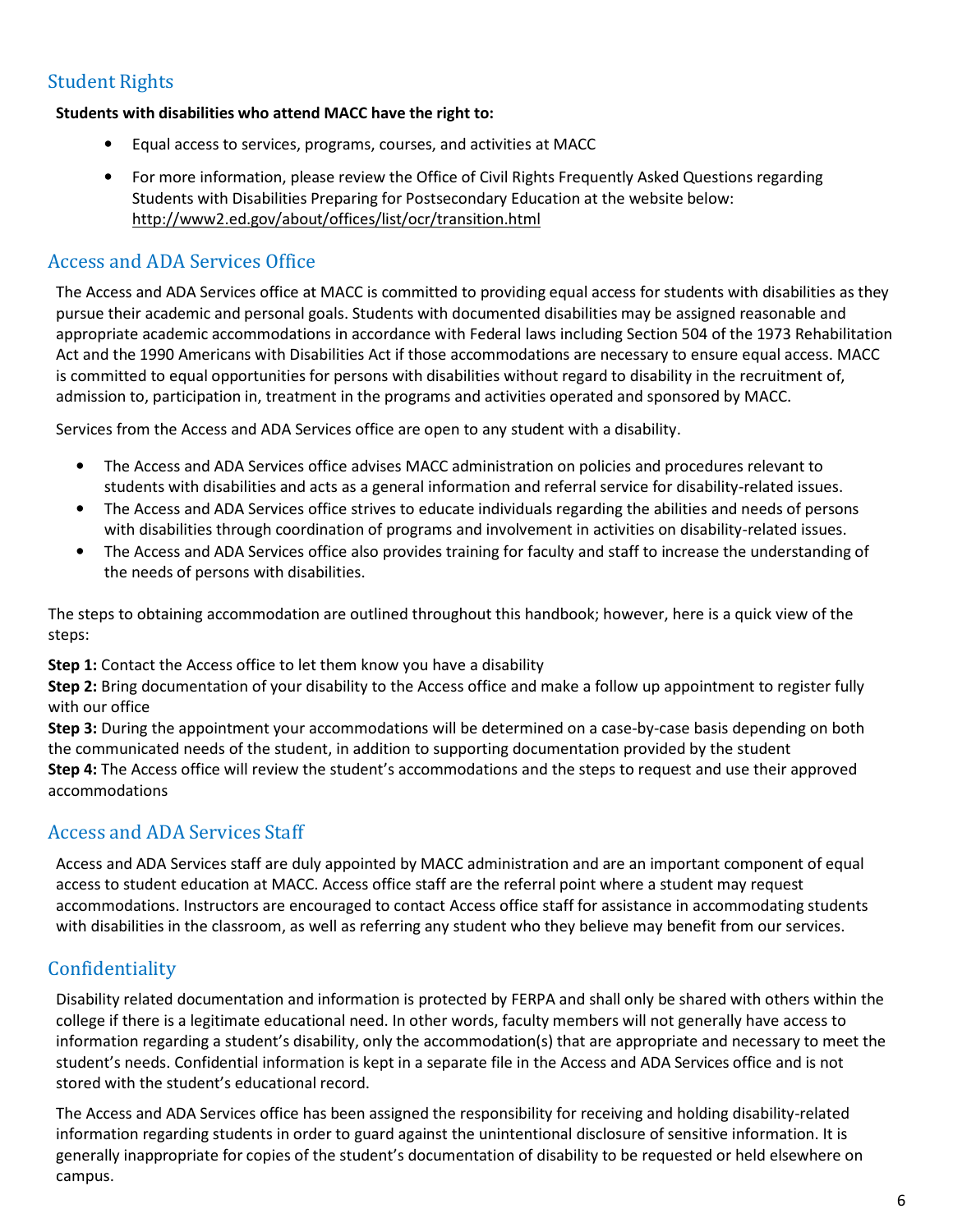## Release of Records

MACC Access office staff will not release records to anyone other than the student. If the student would like a copy of their records, requests can be made by phone, email or in person. With proper identification, records will be released to the individual in person or mailed to a verified address.

## Getting Started

## High School to College Transition

There are many differences between high school and college when it comes to educational accommodations:

#### **APPLICABLE LAWS**

| High School                           | College                                           |
|---------------------------------------|---------------------------------------------------|
|                                       |                                                   |
| LD.E.A                                | A.D.A                                             |
|                                       |                                                   |
|                                       |                                                   |
| Section 504 of the Rehabilitation Act | Section 504 of the Rehabilitation Act             |
|                                       |                                                   |
| (34 C.F.R Part 104 Subpart D)         | $(34 \text{ C.F.R Part } 104 \text{ Subpart } E)$ |
|                                       |                                                   |

| High School                                         | College                                                                                |
|-----------------------------------------------------|----------------------------------------------------------------------------------------|
| I.E.P (Individualized Education Plan) and 504 Plan  | Varies depending on the disability; I.E.P. and 504 are<br>not necessarily sufficient   |
| School provides evaluation at no cost to student    | Student must obtain the evaluation at own expense                                      |
| School conducts evaluations at prescribed intervals | Student generally not required to be re-tested after<br>initial documentation approved |

#### **REQUIRED DOCUMENTATION**

#### **STUDENT'S ROLE IN RELATIONSHIP TO THE ACCESS OFFICE**

| <b>High School</b>                                                                      | College                                                                                                                                                                                                                                                                                                     |  |
|-----------------------------------------------------------------------------------------|-------------------------------------------------------------------------------------------------------------------------------------------------------------------------------------------------------------------------------------------------------------------------------------------------------------|--|
| Student is identified and supported by parents and<br>teachers                          | Student must self-identify to the Access Office                                                                                                                                                                                                                                                             |  |
| Student does not need to seek out help related to his or<br>her disability              | Student is responsible for self-advocacy. Student must<br>self-identify disability and request services; Student<br>required to provide recent documentation of disability;<br>Student must independently seek help using effective<br>communication skills; Services must be requested well<br>in advance. |  |
| Student labeled as "special education"                                                  | Student not labeled                                                                                                                                                                                                                                                                                         |  |
| Personnel talk freely with parent about student<br>progress and planning                | Other students and faculty will not know about<br>student's disability without student's permission;<br>Faculty only notified of required accommodations;<br>Personnel cannot discuss student without student's<br>written acknowledgment.                                                                  |  |
| Parents have access to student records and participate<br>in the accommodations process | Without the written consent of a student, parents do<br>not have access to disability-related records.                                                                                                                                                                                                      |  |
| <b>ACADEMIC DIFFERENCES</b>                                                             |                                                                                                                                                                                                                                                                                                             |  |
| High School                                                                             | College                                                                                                                                                                                                                                                                                                     |  |
| Career decisions not expected                                                           | Student expected to know career goal                                                                                                                                                                                                                                                                        |  |

Student assisted with decisions  $\vert$ Student expected to make independent decisions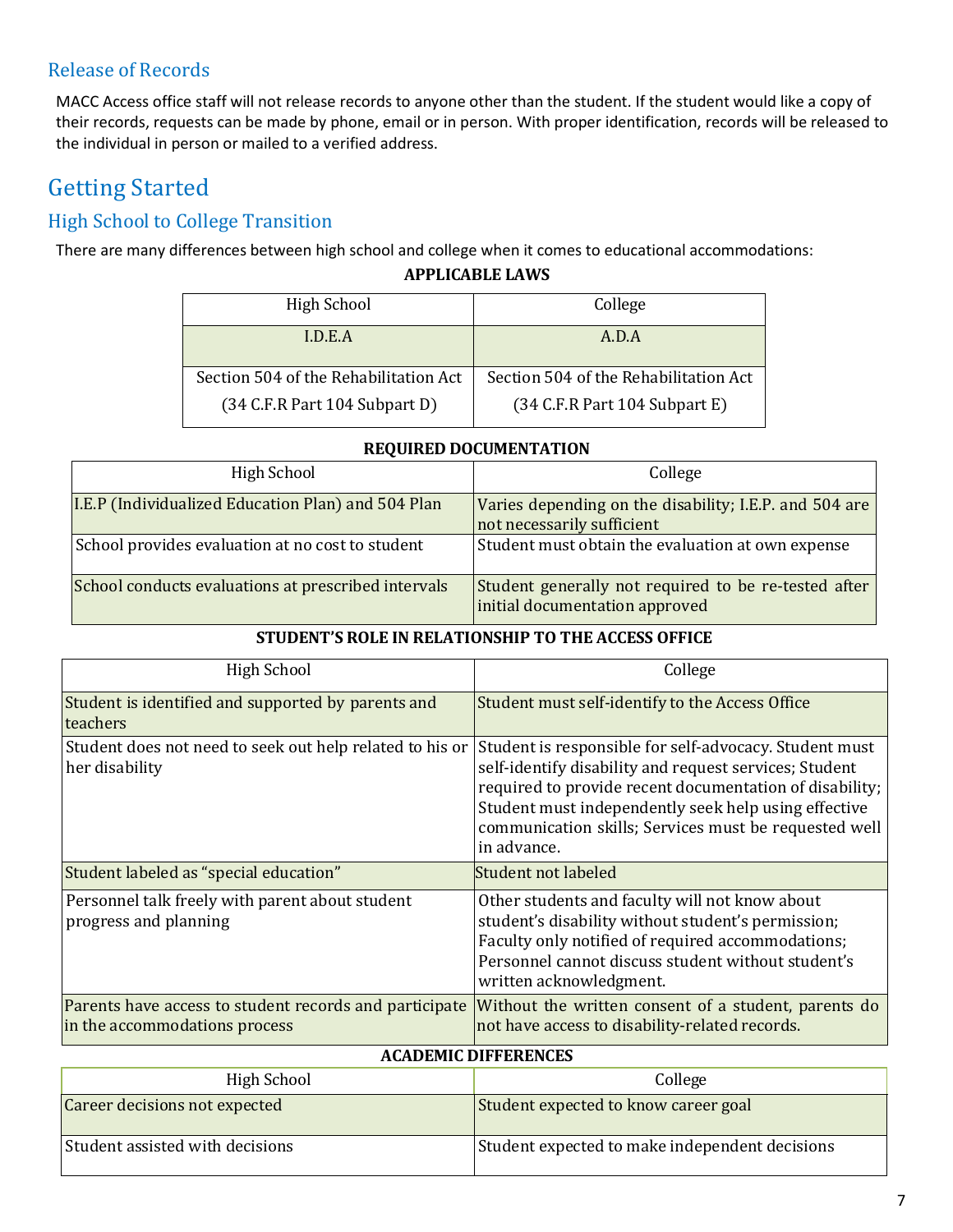| <b>High School</b>                                                                                                   | College                                                                                                                                                                                                                                                                                                                    |
|----------------------------------------------------------------------------------------------------------------------|----------------------------------------------------------------------------------------------------------------------------------------------------------------------------------------------------------------------------------------------------------------------------------------------------------------------------|
| Limits set for student by parents and teachers                                                                       | More self-evaluation and self-monitoring required;<br>More independent reading and studying required;<br>Student establishes and attains own goals; Student<br>accountable to whomever pays for education; Interest<br>in learning generated by student                                                                    |
| Schedule set by school                                                                                               | Student is responsible for designing a schedule of<br>courses in which they can be successful, including the<br>types and number of classes and the days and times<br>they are offered                                                                                                                                     |
| Student's time structured by home and school                                                                         | Student responsible for managing time and<br>commitments; More "free" time during the day; Time<br>management and organizational skills critical                                                                                                                                                                           |
| Special education teacher is a liaison between the<br>student, other teachers, administrators, and parents           | Student must determine when help is needed                                                                                                                                                                                                                                                                                 |
| Help is readily available                                                                                            | Student must locate the appropriate resources when<br>help is needed                                                                                                                                                                                                                                                       |
| Student may have been separated from other students Student not educated separately from other students<br>in school |                                                                                                                                                                                                                                                                                                                            |
| Step-by-step instructions given for tasks                                                                            | Student held responsible for developing a method to<br>complete tasks                                                                                                                                                                                                                                                      |
| Grades based on a variety of activities                                                                              | Grades based on fewer tasks or larger projects;<br>Semester grades sometimes based on two or three tests<br>scores, and exams cover more information                                                                                                                                                                       |
| Assignments are modified or shortened                                                                                | Assignments are not modified or shortened                                                                                                                                                                                                                                                                                  |
| Extra time is given to complete assignments                                                                          | Assignments must be completed by deadline. Students<br>are expected to modify course load in order to meet<br>deadlines (i.e. take fewer courses)                                                                                                                                                                          |
| Teachers help prepare students for exams                                                                             | Student responsible for own exam preparation                                                                                                                                                                                                                                                                               |
| Exam questions tend to be objective                                                                                  | Exam questions more difficult to predict; Exams<br>require more writing and essay exams are more<br>common                                                                                                                                                                                                                 |
| Just memorizing facts may be sufficient to pass tests                                                                | Harder work required for earning good grades; more<br>major writing assignments; effective communication<br>skills, paying attention in class, and studying more<br>important                                                                                                                                              |
| Teachers trained in teacher education programs                                                                       | Instructors trained in content/skill areas; instruction<br>often provided via lecture; lecture may cover different<br>information than textbook; instructors rarely suggest<br>ways to learn the material; much less direct teacher<br>contact; student must be flexible and learn at a pace<br>established by instructors |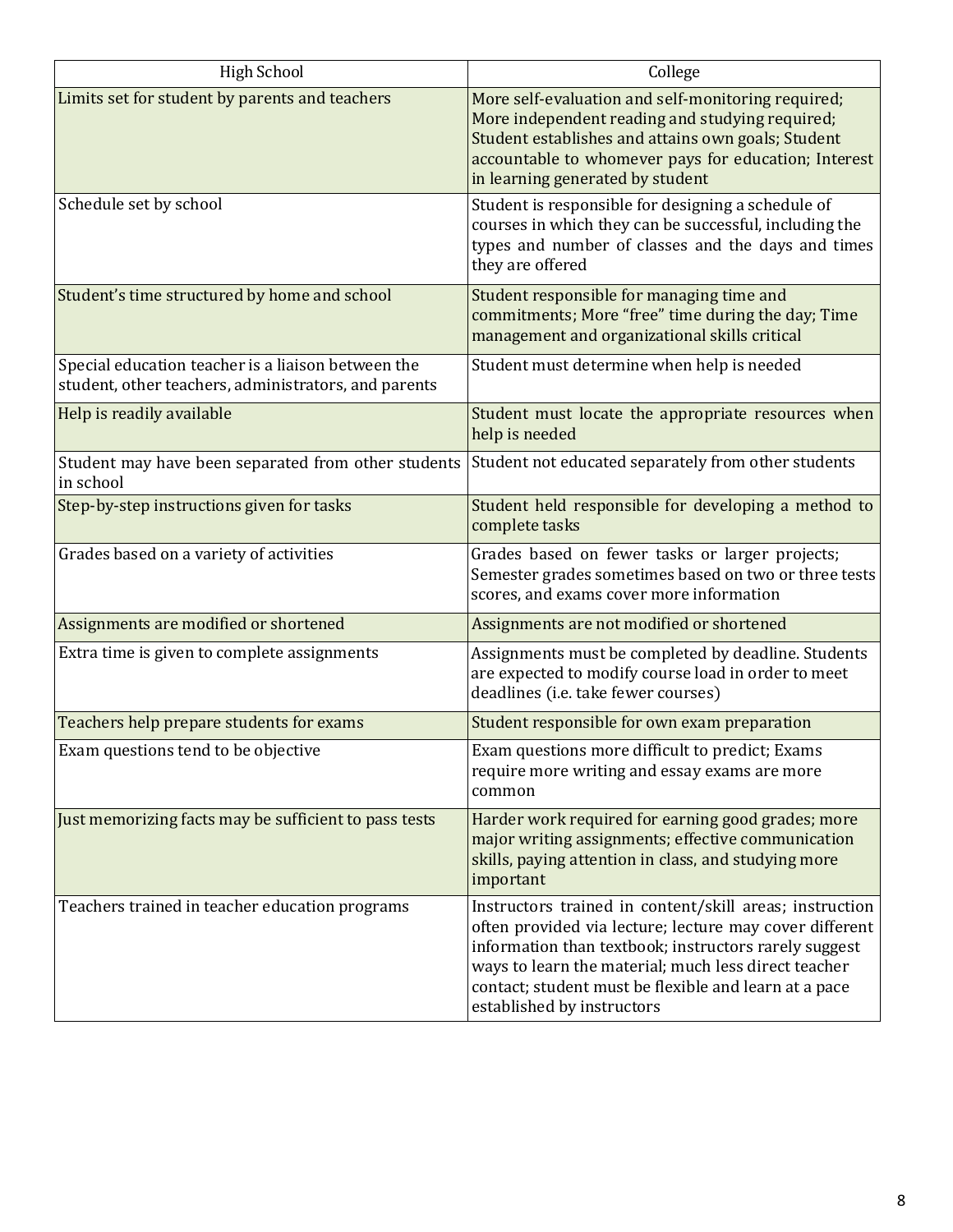| <b>High School</b>                                                         | College                                                                                                                                       |
|----------------------------------------------------------------------------|-----------------------------------------------------------------------------------------------------------------------------------------------|
| Homework requires limited time                                             | Student spends two to four hours doing homework for<br>every hour spent in class                                                              |
| Homework assigned on a day-to-day basis                                    | Long-range comprehensive exams given                                                                                                          |
| Instruction more experiential; student learns by doing<br>and experiencing | Effective reading comprehension skills, good<br>note-taking, and identifying main ideas more<br>important; few visual and study aids provided |
| Most classes meet every day                                                | Classes may meet less often; less time in the classroom                                                                                       |
| Monitoring of progress done by other people                                | Student progress may not be monitored closely by<br>instructors; student needs to self-monitor                                                |
| Exam questions may be clarified or paraphrased                             | Reader for exams only reads questions exactly as<br>written (no paraphrasing or clarification of questions)                                   |
| Teachers recognize the need to help students and<br>provide the help       | Student must independently seek additional and<br>supplementary sources of information; Student must<br>initiate requests for additional help |

## **Admittance**

Qualified persons with disabilities must meet MACC's general admission and program standards. Qualified applicants with disabilities will not be denied admission solely on the basis of their disability. It is not necessary, nor recommended, that students disclose their disability in the application process.

Students with disabilities requiring accommodation(s) must contact the Access and ADA Services office to request these services. The student may be required to furnish appropriate documentation of the disability to the Access and ADA Services office in order to receive services or accommodations.

## Eligibility for Services

A person may become eligible for services and/or accommodations if he/she:

- Is considered a person with a disability,
- Has self-identified as a person with a disability to MACC through the Access and ADA Services office, and
- Has presented appropriate information and/or documentation regarding the disability to MACC as required by the Access and ADA Services office.

Services must be disability-related, contingent upon the documented nature of the disability and those functional limitations accompanying the disability.

## Disability Definition

Section 504 defines a person with a disability as a person:

- With a physical or mental impairment that substantially limits one or more major life activities,
- Who has a record of the disability, OR
- Who is regarded as having a disability

## Initial Appointment

In order to begin receiving services through the Access and ADA Services office, students must first set up an appointment. This appointment will assess the student's eligibility for services and familiarize them with the procedures of the office. Students should bring with them any pertinent information regarding their impairment and limitations so that the Access office staff may assess what accommodations may be appropriate as well if other additional documentation is needed. It may be necessary to meet more than once. If students are unable to travel to the Moberly or Columbia campus for an appointment, arrangements can be made to meet at other locations or via phone or internet.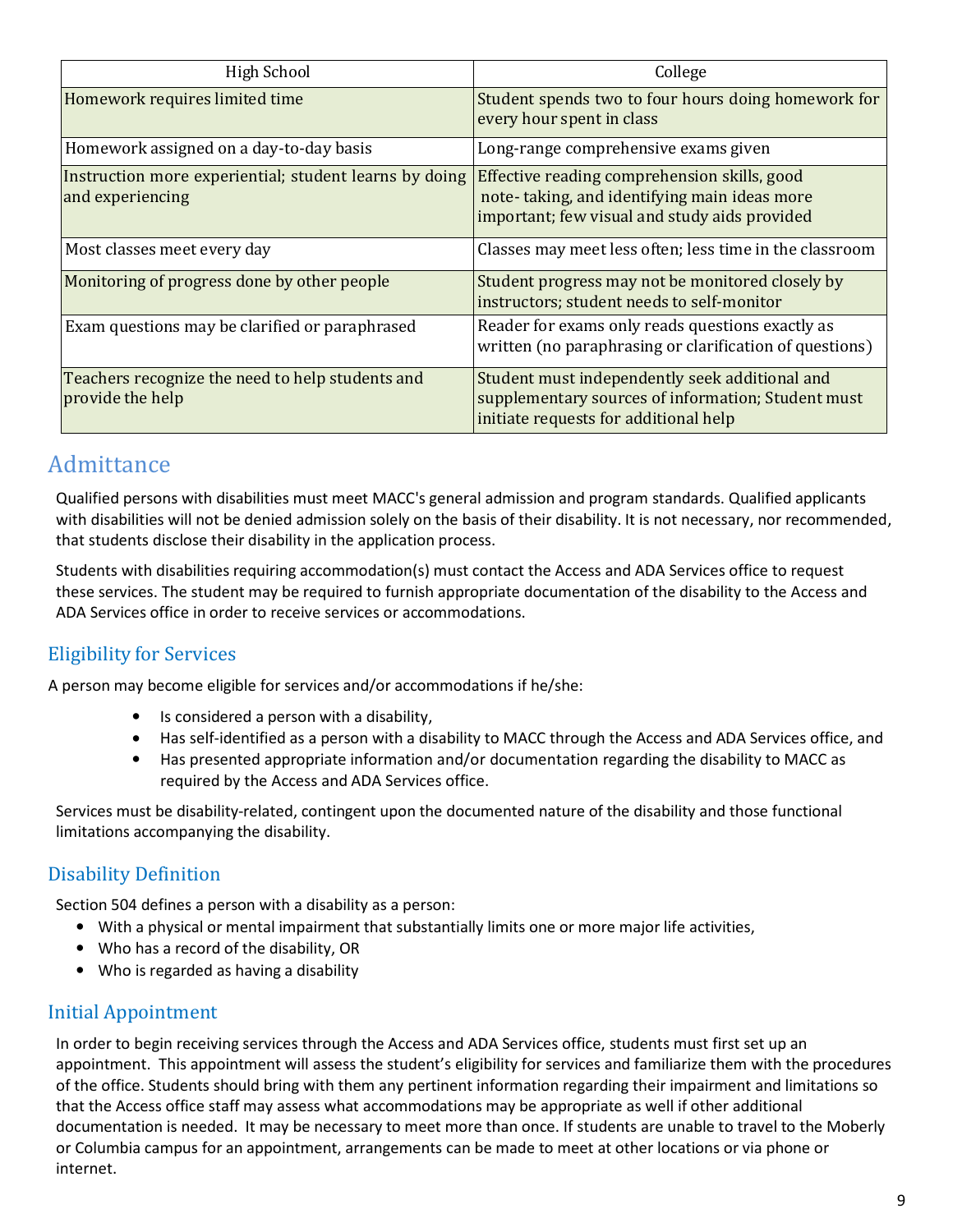## Documentation of Disability

Documentation of a disability may be required in order to provide appropriate accommodations. Documentation provides the Access office staff with information to better understand the impact of the disability and associated limitations. It also helps the staff determine how to address the disability and limitations in the postsecondary setting.

## Documentation Guidelines

Postsecondary institutions differ from high schools regarding the first step of providing academic accommodations. When a person with a disability needs an academic accommodation in high school, a team of people is assigned to discuss that student's classroom instructional accommodations. This is not the case with colleges and universities. The legislation states that in order to receive services from a postsecondary institution, a person with a disability must first disclose his/her disability to the institution. In most cases, the person would disclose this to the Access and ADA Services office. Students may be required to provide documentation regarding their disability.

General guidelines for documentation are listed below; however, documentation requirements may vary depending on the disability. Documentation may be needed in order to certify that a disability is present. It is also used to clarify how the disability will impact the student in college courses so that appropriate accommodations can be identified. Students can discuss individual documentation requirements in more detail with our staff.

## General Guidelines for Documentation:

- Statement of diagnosis that identifies the disability and date of original diagnosis
- Description of diagnostic methods used, such as criteria, evaluations, or testing information
- Description of current functional limitations related to the educational setting
- Documentation must be on official letterhead or cite the credentials of the medical, psychiatric, or psychological professional qualified in the particular area of disability
- If relevant, current medications and possible effects on physical, cognitive or other abilities
- If relevant, a description of current or past accommodations or assistive aids can be especially helpful in the process of determining eligibility, along with their effectiveness in reducing functional limitations

Additional notes on documentation:

- Documentation should be relatively recent in order to reflect current conditions and limitations.
- Individual Education Plans (IEPs) and 504 Plans from high school can provide helpful information but may not be sufficient documentation. Formal evaluations conducted during high school usually include the diagnostic information listed above and typically do fulfill documentation requirements.
- All disability documentation remains private and separate from the student academic records.
- The Access office is not limited to the recommendations found in the documentation, but will use the documentation as well as the interview process to determine reasonable accommodations.

## Temporary Disabilities

- Students experiencing short term or temporary changes in their medical, functional or mobility status are advised to meet with the Access and ADA Services office.
- With authorization from the Access office, students may request temporary accommodations.
- If a student's condition becomes permanent, they may want to register with the Access office for a permanent accommodation plan.

A temporary medical condition may not legally qualify as a disability and thus, may not be covered either under the Americans with Disabilities Act (ADA) of 1990 or under Section 504 of the Rehabilitation Act. Therefore, it is possible that students experiencing temporary medical conditions will not qualify for legally mandated accommodations. However, Moberly Area Community College recognizes temporary medical conditions may arise that can adversely affect a student's ability to fully participate in their academic endeavors. Access office staff will assist these students in coordinating short-term support both as a courtesy and as a demonstration of commitment to student support.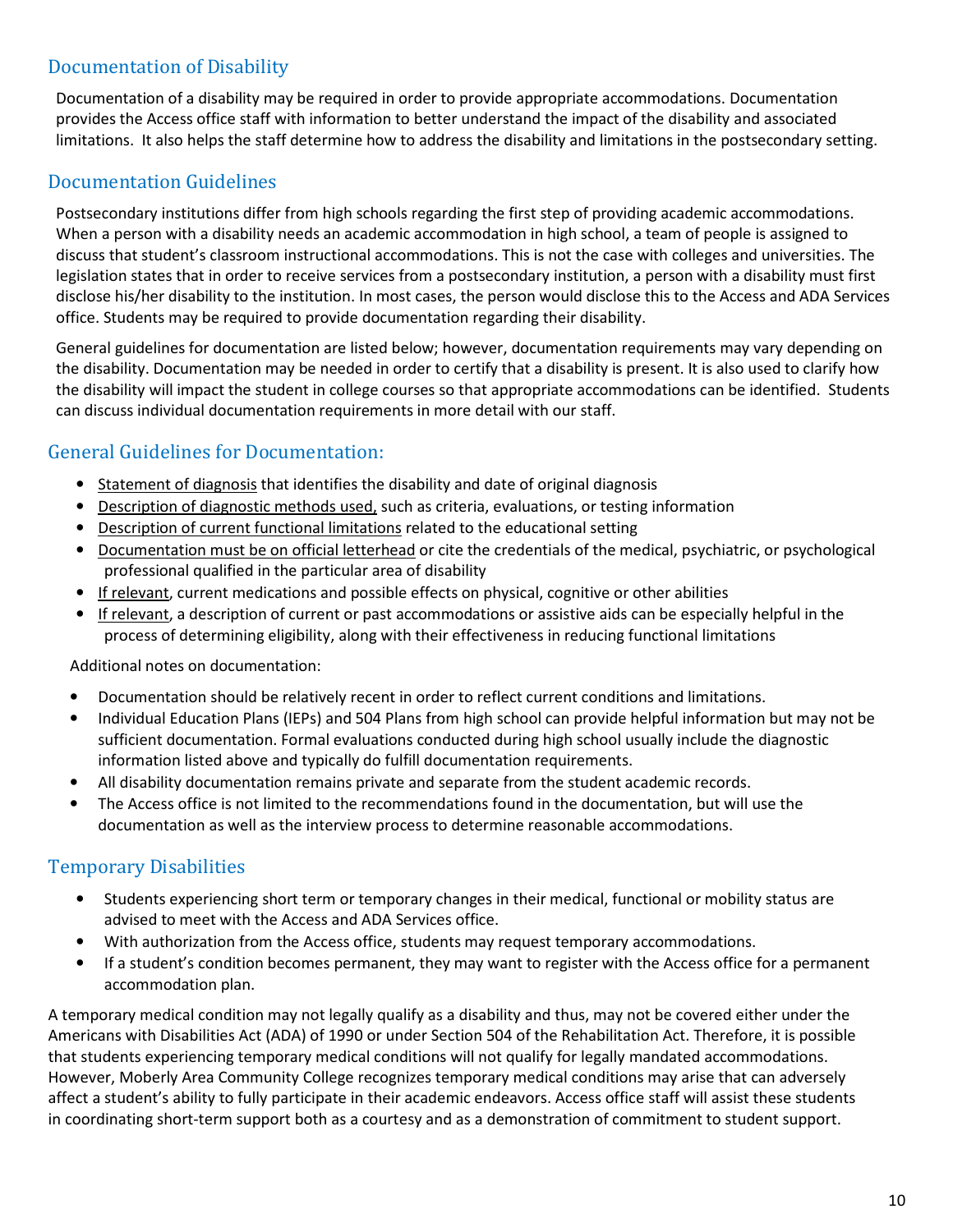## Services Not Provided

Pursuant to current law, the Access and ADA Services office does not provide the following services:

- **Personal attendants/aides**: The Access office does not provide "personal aides" for students. Students needing personal assistance for activities such as getting in and out of wheel chairs or providing cleaning and attendant services should be advised that they need to make personal arrangements for such services.
- **Individually prescribed devices for personal use or study**: This may include laptops, readers, magnifiers and specialized software for use at home or outside of campus, and are not provided.
- **Tutoring Services**: The Access office does NOT provide tutoring for students. Tutoring services are available to all MACC students through the Library and Academic Resource Center (LARC).
- **Supplemental Skills Support**: Instruction for typing, use of technology, and navigation of MACC software and processes are not specifically provided by the Access office. These services are available through various MACC and community resources such as Discovering Technology courses, various departments within MACC (Instructional Technology, Student Affairs), MACC workshops, and community agencies. Please refer to the Student Resource Guide or MACC staff for additional information.
- **Transportation**: Getting to college, between campuses or between buildings is the responsibility of the student. Handicapped parking is sufficiently available at all campuses.
- **Diagnostic Evaluations**: MACC does not provide or pay for diagnostic evaluations and documentation which support student requests for accommodations. If needed, it is the responsibility of the student to provide such documentation to the Access office.
- **Fundamental Alterations**: Any services or adjustments that would fundamentally alter the objectives of the course, or integrity of MACC's educational program.
- **Services or supports that cause undue hardship:** MACC does not provide any services or supports that cause undue financial hardship to the institution.

## Responsibilities of the Student

MACC offers support services to any qualified student with a disability who requests such services. It is each student's responsibility to make use of these services. Each student is reminded that he or she is ultimately responsible for his/her own academic success and/or failure. Each student must take the initiative to use time, facilities, and support services in a productive manner. Each student is responsible for his/her own work and grade in each course.

It is the responsibility of each student to know and abide by all MACC and Access and ADA Services office guidelines and procedures.

Students must take the initiative to familiarize themselves with these guidelines and procedures. Failure to do so will not exclude the student from consequence of violating any MACC or Access and ADA Services office guidelines and procedures.

- Register with the Access office and be assessed for accommodations.
- Follow all procedures to register for services.
- Furnish any needed documentation to the Access office.
- Notify instructors at the beginning of each semester of which accommodations they would like to use for the particular class.
- If approved for alternate format textbooks, request the specific text for each class.
- Attend any meetings that may be necessary to facilitate appropriate accommodations.
- Check out and return any equipment needed for accommodations that are borrowed from the Access office.
- If approved for testing accommodations, follow all procedures to schedule tests/quizzes with the Access office.
- If a situation is not working well for the student, notify the Access and ADA Services office, and participate in the finding of a workable solution.
- Maintain timely communication with the Access office and instructors.
	- $\circ$  A majority of communication is done via email. If students are unable to access email, they should notify their instructor and the Access office so that alternative methods can be arranged.
- Notify Access office of any schedule changes.
- Notify Access office if returning after missing a Spring or Fall semester.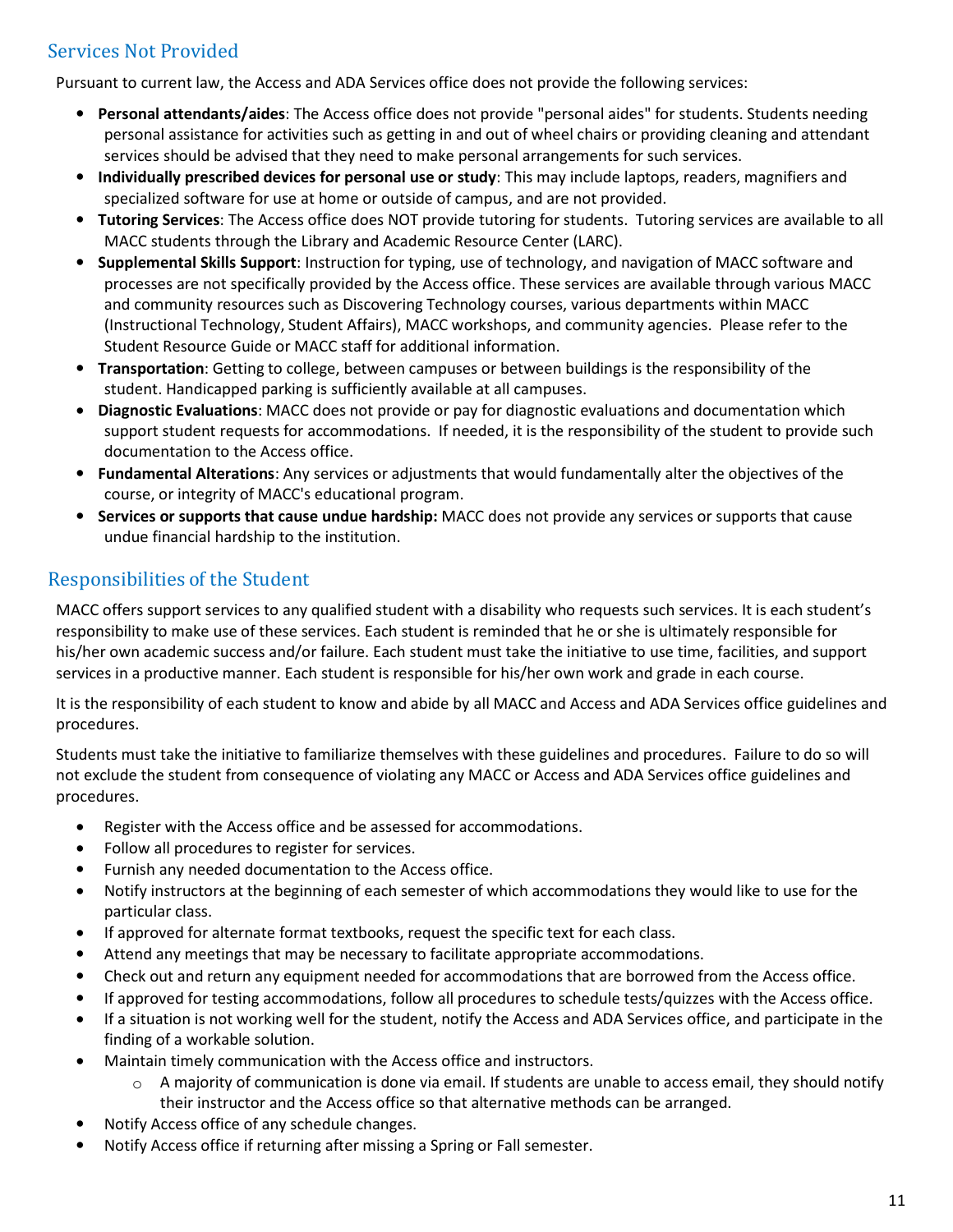## Responsibilities of the Instructor

- Implement any accommodation that has been approved by the Access office AND specifically requested by the student for the course
	- o This may include completion of Test Request forms, making arrangements for testing accommodations, identification of Peer Note-Takers, adding testing time to the Learning Management System, etc.
- Communicate any concerns regarding an accommodation to the Access office
- Maintain appropriate confidentiality of student information
- Attend any meetings that may be necessary to facilitate accommodations
- Provide appropriate contact information to Access office as requested in order to facilitate accommodations (for instance, during testing).

## Responsibilities of the Access Office Staff

- Assess student's eligibility for accommodations
- Determine appropriate accommodations for the student and courses
- Maintain appropriate confidentiality of student information
- Attend all meetings that may be necessary to facilitate accommodations
- Mediate instructor/student concerns regarding accommodations

## Accommodations & Services

Approved accommodations indicate specifically what is required for academic access. The Americans with Disabilities Act (ADA) clearly specifies the importance and liability that educational institutions have in addressing access needs for students with disabilities. An Accommodation Plan indicates in writing what support services a specific student is eligible to receive. This can involve such things as classroom assistance (ASL interpreters), or testing accommodations (time extensions, distraction-reduced room, etc.). Although it is the responsibility of the student to indicate what support services would be helpful for effective access, students sometimes are not quite sure what they need or may need at the onset of the semester.

The Access and ADA Services office can assist the student with determining the scope of services needed by requesting secondary school records and pertinent medical information, if necessary. Copies of the Accommodation Plan are signed, provided to the student, and kept by the Access office.

**Below is detailed information on many accommodations for reference** A student's accommodations will be determined on a case by case manner, and not all students will qualify for all accommodations. It is vital that accommodations do not interfere with the integrity of the courses and programs offered through MACC and are appropriate in terms of the disability and limitation of the student.

Reasonable Accommodations Defined:

Reasonable accommodations are academic adjustments or services that:

- Provide equal access to education
- Are appropriate to the individual needs of the student
- Result from a clearly defined connection to a significant impairment or disability

Accommodations may not:

- Compromise the integrity of the course or create a fundamental alteration to the course
- Reduce the educational rigor of the course or course activities
- Involve personal aids or devices for personal use
- Cause undue financial hardship to the institution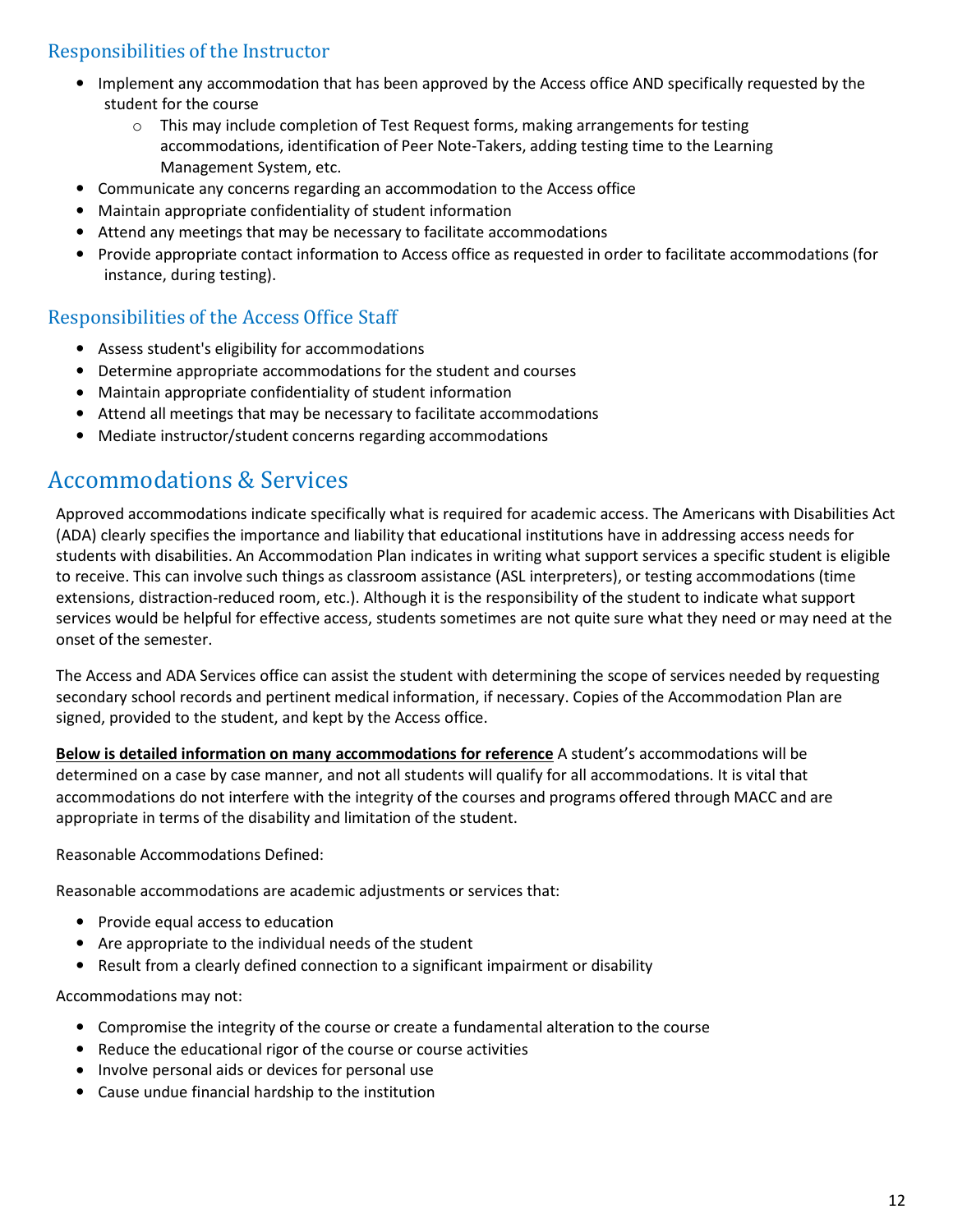## Starting Accommodations

Once students have established their Accommodation Plan with the Access office, they will need to contact each instructor to notify them of which accommodations they would like to use for their course. Some accommodations have additional requirements and procedures that are outlined in this handbook. These procedures will also be reviewed when the student's Accommodation Plan is established. These procedures, including notifying the student's instructor(s), must be completed by the student for each semester and for each specified class for which they want to utilize accommodations.

## Testing Accommodations

It is the student's responsibility to begin the process of scheduling testing accommodations. This can be requested from the instructor or through the Access offices in Moberly or Columbia. To schedule testing with the Access offices, complete a Testing Accommodation Request form. These forms are available at the Access offices or by requesting the form by e-mail (ada@macc.edu). The student must complete the Student section of the form, ask the instructor to complete the Instructor section, and then the form must be returned to the Access office so the test can be scheduled.

For online proctored exams, registered students may utilize the Access office as a proctor site. A Testing Accommodation Request form should be used to request proctoring, as for any other proctored test.

If students are unable to test during regular Access office hours, please discuss this with Access office staff.

### Procedure for Scheduling Exams with the Access Offices in Moberly and Columbia

- 1. The student must pick up a Test Accommodation Request Form from the Access office.
- 2. The student must fill out the "Student Information" section of the form.
- 3. The student must give the form to their instructor.
- 4. Once the instructor has filled out their section of the form, the instructor should return the form to the student.
- 5. THREE WEEK DAYS PRIOR TO THE TEST, the student needs to bring the form back to the Access office and schedule a date and time to take the exam.

*Note:* If students need the services of a reader and/or scribe for their exams, it is extremely helpful if the Test Request Form is completed in a timely manner. The Access office staff is quite small, so in order to make sure that the student will receive the attention they need during their exam, the Access office will need to get it scheduled early so that other appointments and tests are not overlapping with the student's time.

#### Testing Room Rules and Procedures

- Pop quizzes and tests that are announced by the instructor with less than 3 days' notice can still be accommodated. Contact the Access office as soon as the student finds out in order to set up testing plans.
- No cellphones, food, or other items will be allowed during testing.
- All personal items not approved by the instructor for use during the exam will be placed into a plastic tub in the testing room for safe-keeping until the student has completed their exam.
- Large or bulky coats may not be worn and must be placed in a tub.
- Students are required to adhere to the MACC academic honesty policy; and any violations of this policy will be reported.
- Students who do not take their exam before the instructor's written deadline will not be able to make up the exam without first receiving written permission from the instructor.
- The Access office provides all scratch paper.
- Readers are not allowed to paraphrase, reword, or clarify anything written on the exam.
- It is the student's responsibility to schedule exams in a way that doesn't prevent the student from being present for class lectures/labs. Testing in the Access office is not an excuse to miss other classes. If students need help looking at their schedule to determine the best time(s), the Access office staff would be more than happy to help them.
- Once students begin their exams, they may not leave the room. If they have an accommodation that allows them to take their exam with breaks, they MUST notify the testing room supervisor so they can parse out the exam for them.
- *Always let the Access office staff know if something is wrong so they can assist if there is an issue!*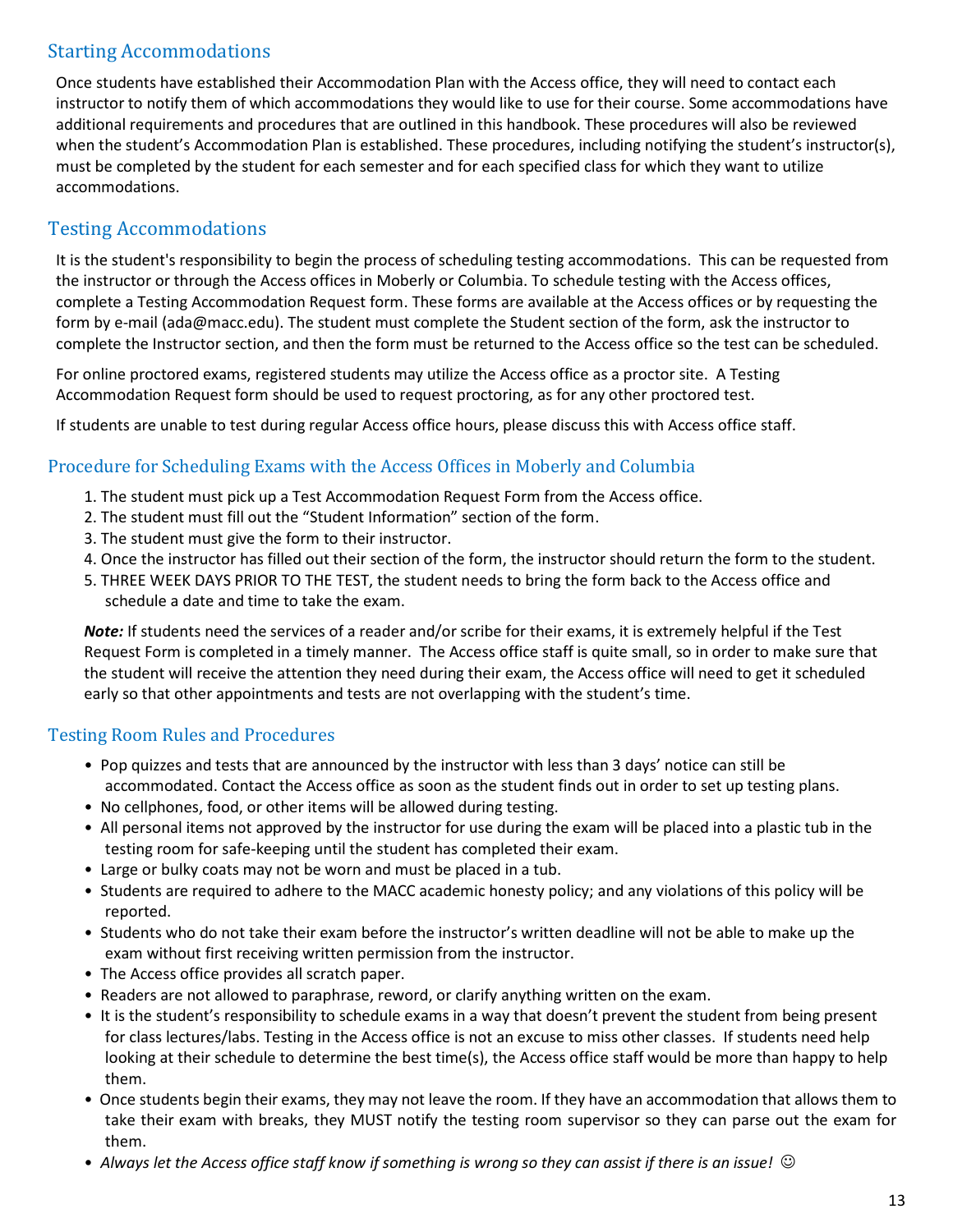### Testing Accommodations at Sites That Don't Have a Designated Access Office

Students who attend classes at sites that don't have a designated Access office should discuss their testing accommodations with their instructor. It is the responsibility of the student and instructor to work out a plan to allow students to use their testing accommodations. If the instructor is not able to proctor a student's test the instructor should meet with their site director and they should develop a plan to accommodate the student's testing needs. If they are not able to develop a plan utilizing staff on campus to proctor the test they should immediately call the Access and ADA Services staff for assistance in arranging testing accommodations.

#### Online Testing

The student will provide the instructor with a copy of their Letter of Accommodation and will notify the instructor they would like to use the extended time accommodation for all upcoming tests and quizzes for the semester. The instructor will then extend the time, as shown on the student letter of accommodation, for each online test and/or quiz given. Students should review their testing time and let their instructor, as well as the ADA office, know if their extended time is not showing up on their tests and quizzes.

### Proctored Testing for Online Courses

Students taking courses that require proctored mid-term and/or final exams may schedule them with the Access office at either the Moberly or Columbia campus in order to use their testing accommodations. There is a quiet ADA testing room available at both locations, and Access office staff will gladly proctor the exams. If students are unable to test at the Moberly or Columbia testing centers they should contact their instructor and the instructor should help the student arrange the appropriate testing situation at the MACC campus that is closest to the student's home.

### After Hours Testing Requests

The Access office, as well as MACC faculty and staff, will make every effort to meet testing time requests. Please submit these requests with as much notice as possible and understand that flexibility on the student's part may be required. Regular testing office hours for the Columbia ADA testing rooms are 8:30 a.m. - 7:30 p.m. Monday, Tuesday, and Thursday; and Wednesday and Friday from 8:30 a.m. - 5:00 p.m. Regular office hours for the Moberly Access office are from 9:00 a.m. - 5:00 p.m. Monday through Friday; however, testing may be arranged outside these hours, as needed. If students require proctoring outside of these hours, please schedule as soon as possible. The Access and ADA Services office will work with the student and work out a plan to accommodate the student's testing needs.

## Note-Taking Assistance

#### Peer Note-Taker

The most common form of note-taking assistance is the use of a peer note-taker. A peer note-taker is another student in the same class; because of this, students may have multiple peer note-takers. For example, if the student has three different classes in which they would like to utilize a peer note-taker accommodation, they will probably have three different peer note-takers—one for each class. In order to utilize this service, please follow the procedure below.

#### **Peer Note-Taker Procedure**

- 1. Student contacts instructor and lets instructor know that he/she wants to use the accommodation of Peer Note-taker for the class.
- 2. Instructor requests a volunteer. Instructor can either (1) make an announcement to the class, requesting a volunteer who is willing to share a copy of their class notes with a student who is not able to take notes, or (2) if the Instructor knows a student in the class who is likely to be a reliable note-taker, the Instructor may wish to ask that student specifically rather than make an open request.
- 3. Volunteer provides contact information. Instructor gives it to Recipient. Volunteer writes down name and contact information and provides to Instructor. Instructor later privately passes this contact information on to the Student Recipient.
- 4. Student Recipient contacts the Volunteer to discuss method of transferring notes.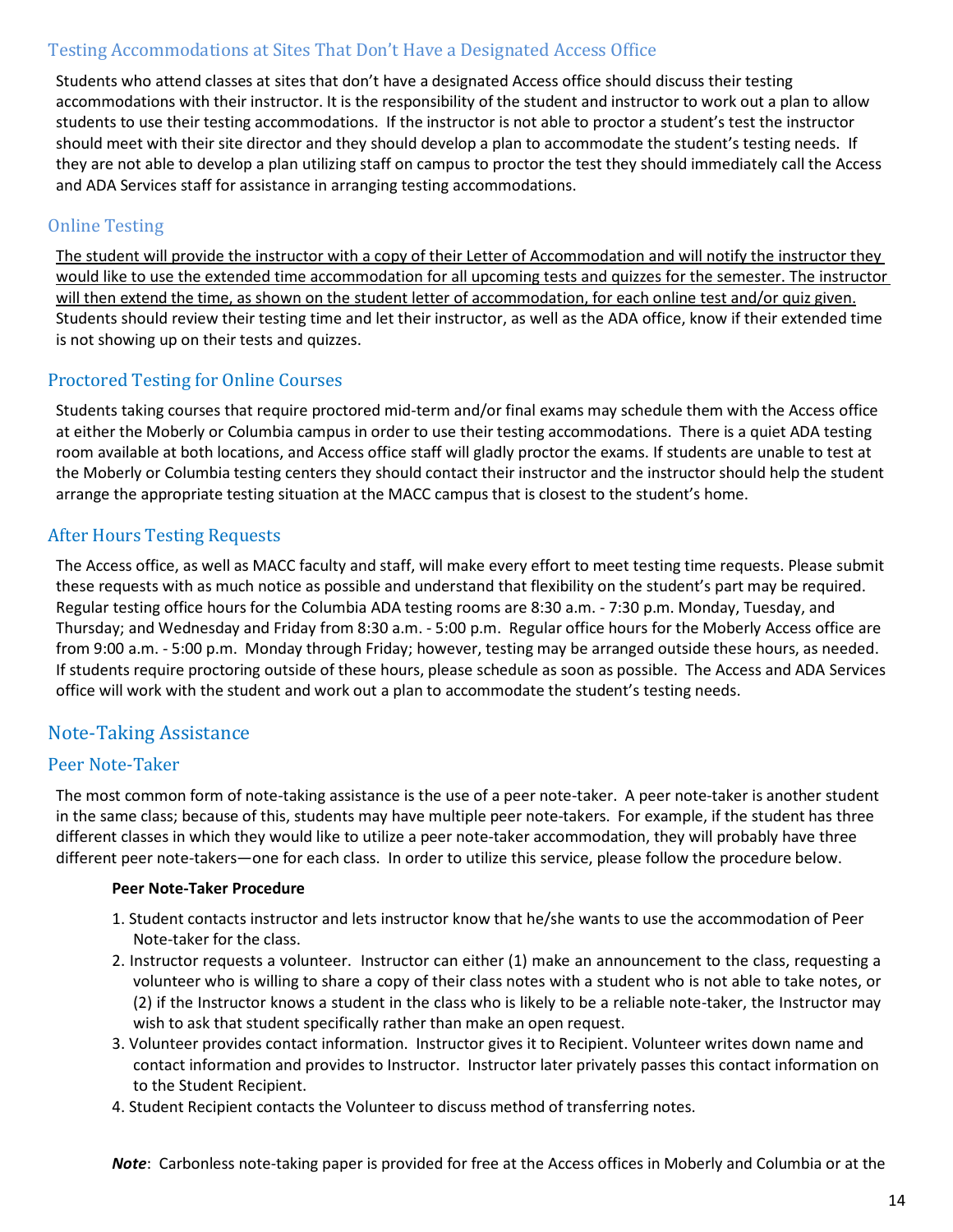front office at other MACC locations. If students opt not to use the note-taking paper, they may get copies of their notes made by office staff at no charge.

#### *Examples of methods for transferring notes:*

- i. Volunteer could use the carbonless note-taking paper to take notes, then simply tear off the bottom copy and hand it to the Recipient at the end of class.
- ii. If Recipient wishes to be more anonymous, Volunteer could drop off the notes at the front office and ask them to be held for pick-up by Recipient's Name.
- iii. If Volunteer takes notes on a laptop, the notes could be emailed to Recipient after class. Recipient and Volunteer work out the method themselves.
- 5. If Volunteer is absent, it is the Recipient's responsibility to alert instructor and request to have a different volunteer for that class period.

#### *Additional Information about peer note-takers:*

- Notes are only to be provided for class periods in which the Recipient is in attendance.
- The Access office will issue individual Certificates of Appreciation to volunteers to express the college's gratitude and recognition of their service to fellow students. Instructor or Volunteer would need to provide the Volunteer's name to the Access office toward end of semester in order to generate the certificate.

#### Copies of Displayed Materials and/or Instructor Notes

- If a student has this accommodation on their plan and they have discussed getting copies of displayed materials or instructor's notes the instructor can provide the student this information.
- *Instructors are not required to create notes or materials from their memorized content for students.*

#### Permission to Record Lectures

- If a student has this accommodation on their plan and they have discussed recording the class with their instructor, they can bring their own recording device or may check out recorders from the Access and ADA office after signing an Equipment Check-out Agreement.
- *The Access office does not consider cellular phones to be a recording device.*

## Service Animals

A service animal is a dog or miniature horse that has been trained to do work to support an individual with a disability.

- Students who are using a service animal do not have to register the animal with the office of Access and ADA Services.
- Service animals are **not** considered an accommodation and so students **do not** need to have this listed on their Student Accommodation Plan to utilize their service animal.

MACC follows the ADA and the most recent guidance from the Department of Justice (DOJ) regarding service animals. In accordance with ADA and DOJ, MACC provides the following guidelines for service animals on campus.

#### Questions for a Service Animal Handler

In order to protect the privacy of the individual with a service animal, ADA law restricts employees to only two questions that can be legally asked:

- 1. Is the service animal required because of a disability?
- 2. What work or task has the animal been trained to perform?

#### Definition of Service Animal

Service animals are defined by ADA and DOJ as follows:

*"Service animals are defined as dogs that are individually trained to do work or perform tasks for people with disabilities" (DOJ)* 

Per Missouri state statutes:

*"Any person who knowingly impersonates a person with a disability for the purpose of receiving the accommodations*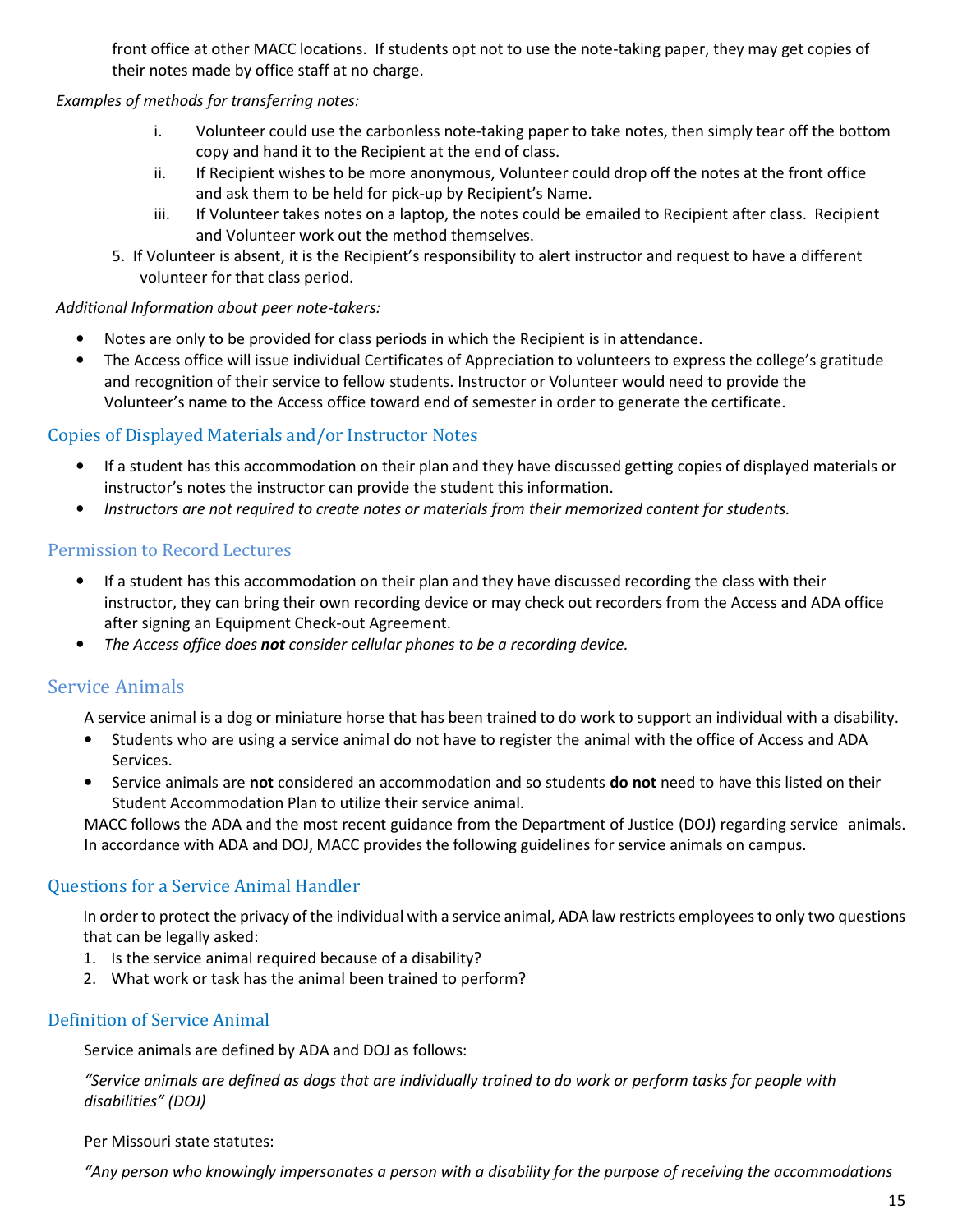*regarding service dogs under the Americans with Disabilities Act, 42 U.S.C. Section 12101, et seq., is guilty of a class C misdemeanor and shall also be civilly liable for the amount of any actual damages resulting from such impersonation. Any second or subsequent violation of this section is a class B misdemeanor. For purposes of this section, "impersonates a person with a disability" means a representation by word or action as a person with a disability or a representation of a dog by word or action as a service dog."* (Missouri Revised Statutes 209.204)

## Handler's Responsibilities (Service Animal)

- 1. *Under the ADA, service animals must be harnessed, leashed, or tethered, unless these devices interfere with the service animal's work or the individual's disability prevents using these devices. In that case, the individual must maintain control of the animal through voice, signal, or other effective controls."* (Missouri Revised Statutes 209.204)
- 2. The handler is financially responsible for the actions of the approved service animal. These actions include bodily injury and/or property damage and handlers must take appropriate precautions to prevent injury and/or property damage. Any damage to MACC property caused by the service animal or above and beyond normal maintenance cleaning will be charged to the handler's MACC student account.
- 3. At all times, the cost of care and maintenance of health and well-being are the sole responsibility of the handler. Service animals must be in good health and meet all local ordinances regarding vaccinations and proper licensure.
- 4. Out of courtesy to others, as much as possible the handler should ensure that the service animal does not approach and sniff other individuals, dining tables, or the personal belongings of others.
- 5. The handler must assure that the service animal does not block identified fire/emergency exits.
- 6. It is the handler's responsibility to assure that the service animal does not display behaviors or noises that are deemed disruptive to others, unless said noise/behaviors are part of the needed disability service to the handler.
- 7. Waste cleanup is the sole responsibility of the handler. If the handler is not physically capable of cleaning up after the service animal, the handler must hire someone who is physically capable and incur the cost of such hire. Service animal waste cleanup should include appropriate waste clean-up equipment and proper disposal of waste in an appropriate container. An appropriate container is an outside receptacle (i.e. dumpsters).

#### Service Animals in Residence Halls and On Campus

Service animals may travel freely with their handler throughout the Residence Halls and MACC property. MACC may restrict the use of Service Animals in certain locations based on health and safety restrictions. These instances will be evaluated on a case-by-case basis. Please contact the Access office with any concerns or questions.

#### Removal of Service Animal

MACC may ask that a service animal be removed from MACC premises if:

(1) The service animal is out of control and the handler does not take effective action to control it. If improper animal behavior happens repeatedly, the handler may be prohibited from bringing the animal into any college facility until the handler can demonstrate that s/he has taken significant steps to mitigate the behavior.

(2) The service animal is not housebroken.

(3) The service animal is a direct threat. A handler may be directed to remove an animal MACC determines to be a substantial and direct threat to the health and safety of individuals.

When there is a legitimate reason to ask that a service animal be removed, Access office staff will work with the person with the disability to obtain goods or services without the animal's presence.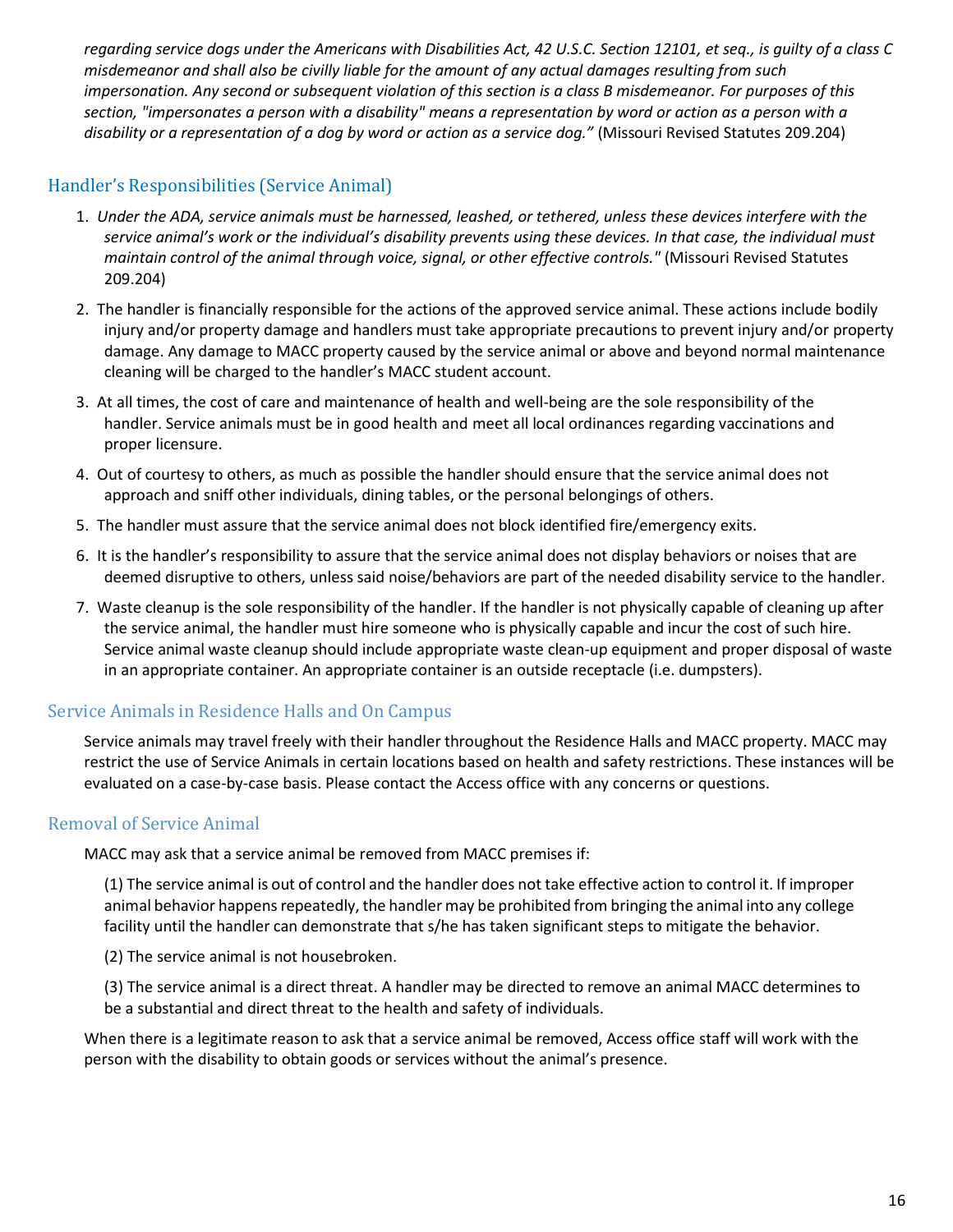## Emotional Support/Therapy Animals

An emotional support animal is an animal that does not do work, but whose presence provides some kind of support to a student.

- Students may only bring approved Emotional Support Animals on campus, and this accommodation must be registered with the Access office.
- Use of an Emotional Support Animal is considered an accommodation and documentation must be presented to the MACC Access office.
- Documentation must come from a medical professional and must document the student's disability, the reason for the emotional support animal, and the individual needs of the student.
- The documentation will be evaluated by the Director of Access and ADA Services and a determination will be made regarding the allowance of this accommodation.
- If students are dissatisfied with the decision of the Director, they can appeal this decision using the ADA Grievance Procedure listed in this handbook.
- Use of an emotional support animal on campus must be listed as an accommodation on the Student Accommodation Plan.
- **Students may not bring an Emotional Support Animal on campus without going through the process listed above.**
- Emotional Support Animals are held to the same rules listed for service animals at all MACC locations.

## Medical Absence Accommodation

- In most cases, class attendance is critical to a student's mastery of the knowledge and skills that are taught in a specific course and students are expected to follow the attendance policy established by the instructor in each class.
- **This accommodation does not automatically apply for all classes and/or assignments/tests and is subject to review by the Access office and instructor on a class by class basis.**
- It is **vital** that the student notifies their instructor as soon as possible of any absence that may require the Medical Absence Accommodation.
- It is important for the student to realize that even if excused, absences could impact the student's academic performance because the student will not have the benefit of such things as full classroom interaction and the opportunity to ask questions while the material is being presented.

## Advising by Appointment

- If students have this accommodation on their plan, they are allowed to register for classes by appointment each academic semester.
- The purpose of this accommodation is to allow students with disabilities the ability to schedule classes in a manner which allows their schedule to conform to the needs associated with their disability.

## Reduced Course Load

• Students who require a reduced course-load, less than 12 credit hours, as an appropriate accommodation due to their disability, may initiate the Reduced Course Load procedure to request this accommodation.

#### **Reduced Course Load Procedure**

- Requests for reduced course loads are submitted to the Access and ADA Services office. Supporting documentation must include a diagnostic evaluation from an appropriate professional that is recent enough to evaluate the current impact of the disability.
- The Director evaluates the documentation and the request in terms of the impact of the disability and the demands of the student's current or proposed schedule.
- If the request is denied, the student may appeal the Director's decision through the standard accommodation grievance procedures.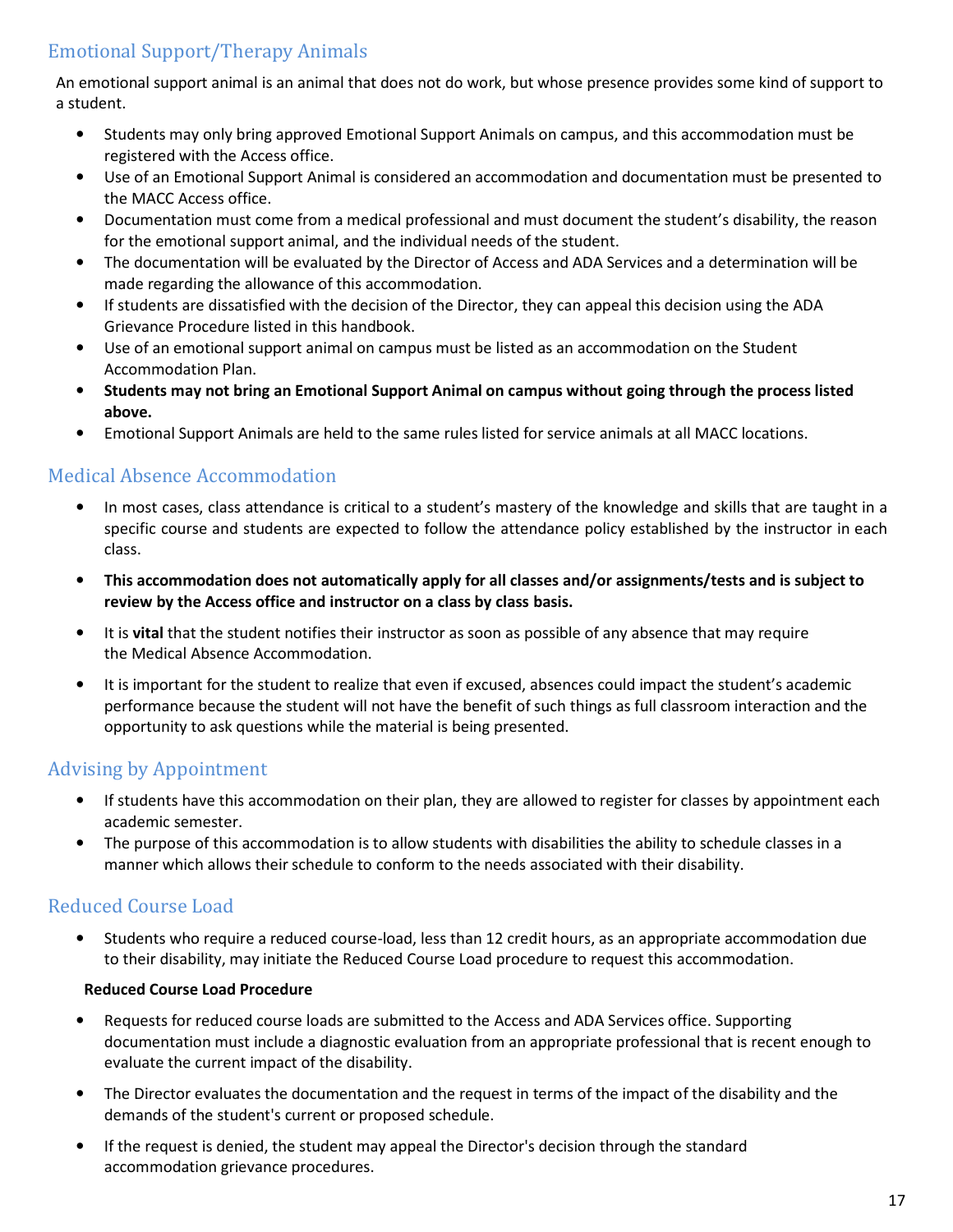- If the request is approved, the potential consequences of the reduced course load on progress towards graduation, financial aid, billing, etc. will be explained to the student by the Director. The Director will indicate the approved reduced course load and explain that this credit load will be considered as the student's minimum credit load for full time status for the semester in question and that he/she cannot drop below this without placing their full time status in jeopardy.
- The student and the Director sign the Reduced Load Approval Form. Copies are sent to the Registrar, Financial Aid, Cashiering, Housing, the student's Dean and the student's Advisor.
- At the agreed upon credit load the student will be considered as full time and entitled to all of the services, benefits, rights and privileges of full time status.
- Cashiering will adjust the student's bill. For approvals dated before the end of the official drop period for the semester MACC will prorate the student's tuition based on the enrolled credit load and per credit charges if the adjustment results in a figure lower than full time tuition. Other charges (activity fees, room, board, etc.) are not affected by this accommodation.
- Based on the billing adjustments and reduced credit load the student's financial aid will be adjusted. Within the limits of Federal financial aid regulations every effort will be made to ensure that the student has an adequate financial aid package to pursue their studies.

## Course Substitution

• Course substitution is an accommodation that must be evaluated through the accommodation review process. This must be requested for each course in which the student is requesting a substitution.

#### **Steps to request a course substitution:**

• To request a course substitution, the student should send a written request to the Director of Access and ADA Services. The student should send information related to their disability and why they must have a substitution based on how their disability affects them. The student should submit information from their doctor or psychologist in order to justify their request.

#### **Information Needed:**

- 1. Disability Documentation
- 2. Evidence of Disability Related Need
- 3. Justification regarding the request as reasonable and/or
- 4. Supporting Documentation
- The director will review the request and will call and discuss the reasoning for the substitution and additional documentation (if needed).
- Once the student submits the requested documentation and written request, the Director of Access and ADA reviews the request and consults with the Dean to determine if the request would cause a fundamental alteration to the core components of course material and/or programming.
- The Director of Access and ADA Services will submit their decision within 1 week of receiving written requests for course substitution.
- If the request is denied an explanation as to the reason for the denial will be sent to the student.
- If the substitution is denied the student can request an appeal to the decision by submitting an appeal letter to the Dean of Student Affairs and Enrollment Management. The Dean will set up a review committee to further review the request, and will follow the accommodation request review procedure to consider this accommodation.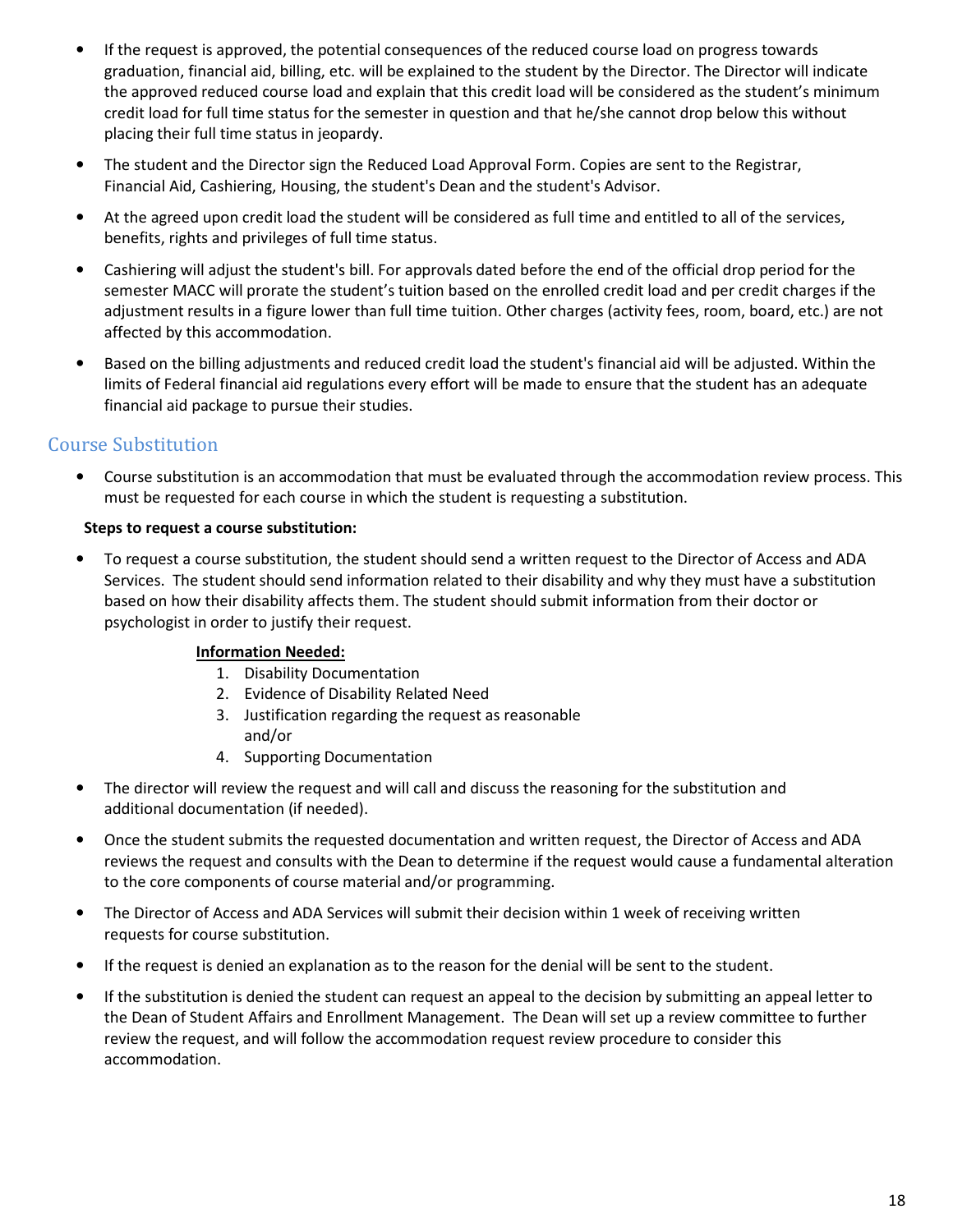## Speech-to-Text Software

- Speech-to-Text software is available on all Windows-based computers.
- The Access office testing areas (Moberly and Columbia) have additional specialized programs that can be used by students who are eligible for this accommodation due to a disability.
- Students may schedule a time with the Access office to use these computers if they wish.
- **The Access office does not provide software for individual use off premise (such as use on the student's personal laptop or home computer). However, the Access office staff can assist students with locating various free programs that they can use on their own.**
- Text-to-speech software will only write down/type exactly what is said by the student. It will not add punctuation, correct for grammar, or capitalization. The scribe may ask the student to further explain their meaning or spell a word. It is important that the student to be clear and thorough in their statements. Students will have the opportunity to review what has been scribed and make corrections. They will be responsible for making sure that responses are accurate.

#### Scribe

- Use of a scribe is generally used for testing (See note-taking options for information regarding assistance with note-taking). However, there may be other situations based on individual needs that a student may request to use a scribe.
- The scribe may ask the student to further explain their meaning or spell a word. It is important to be clear and thorough in their statements. The student will have the opportunity to review what has been scribed for them and make corrections. The student will be responsible for making sure that responses are accurate.

## Sign Language Interpreter or Transcription Services

- The interpreter is expected to interpret from spoken language into the appropriate visual language mode and from visual language into spoken language.
- Conceptual accuracy is stressed and the student should be made aware of the proper use and spelling of all relevant vocabulary.

#### *If students are approved for use of a Sign Language interpreter or Transcription services, please follow the below procedures.*

#### **Sign Language Interpreter or Transcription Services Procedures:**

*For classes or standing appointments (such as tutoring):*

- 1. Once the student has registered for classes, they should contact the Access office so they can request an interpreter for their courses.
- 2. The student should notify the Access office immediately of any changes to their schedule.
- 3. The student should also notify the Access office of any ongoing tutoring they may want to set up.
- 4. Students using interpreters should notify the Access office as soon as possible if they will not be attending class or student meeting. We request at least 48 hours' notice to cancel.
- 5. The Access office staff understand that there may be times that students are unable to provide 48 hours' notice, but ask as a courtesy that they make their best effort to do so.
- 6. On the first day of class or in any new situation, students should introduce themselves to the interpreter.
- 7. Students should be on time for all classes, labs, and meetings.
- 8. Students should sit in a place that provides the best distance, lighting, background, and angle for seeing the interpreter.
- 9. If students have any questions relating to class materials, ask the instructor.
- 10. Personal conversations with the interpreter should not occur during the class. These should be handled before or after the class.
- 11. If students have difficulty understanding the interpreter, discuss it with that person. If this does not solve the problem, they should contact the Access office.
- 12. If the interpreter does not come to class, notify the Access office.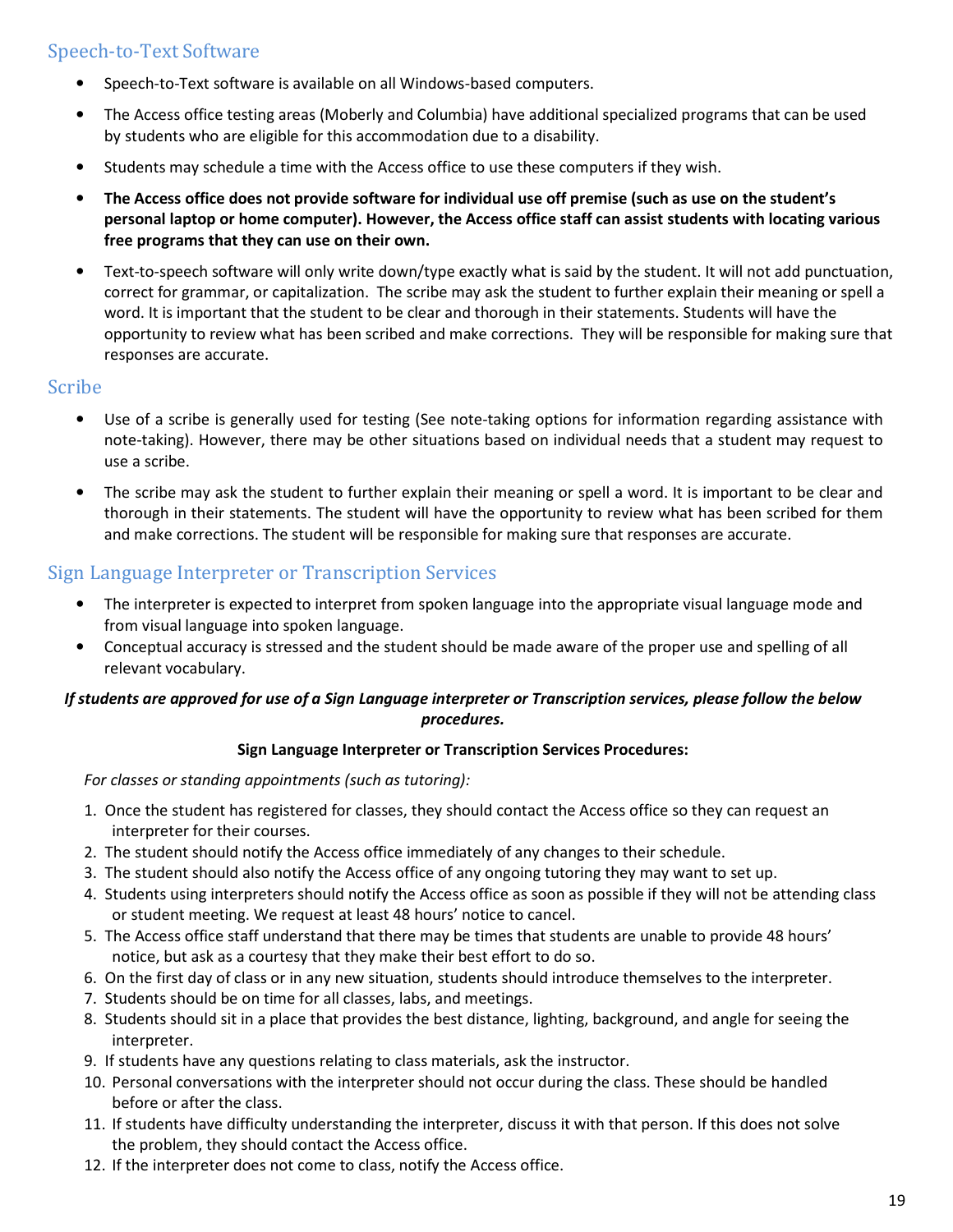Students should let the interpreter and the Access office know if:

- Their class is canceled.
- There will be a video shown in class.
- The student will be making a presentation.
- They will not be attending class

*For one-time appointments (advising, instructor meetings etc.):* 

1. Students should contact the Access office as soon as they are aware of the meeting, or would like to schedule one

2. Please provide at least 48 hours' notice. *The Access office will make every effort to meet requests made with less than 48 hours' notice, but they cannot guarantee the request be met.* 

#### **No-shows:**

If a student misses two consecutive classes, and does not contact the Access office, the interpreter (or CART services) will be cancelled. If the student would like to re-instate interpreter services, they should contact the Access office to do so.

Requesting a specific interpreter or interpreter Agency:

MACC will make every effort to secure interpreting with the students desired agency and interpreter of choice. At times this may not be possible; however, students are ensured a competent properly accredited interpreter with the appropriate skill level required for their course and/or subject.

## Alternative Format Textbooks

**Alternate format textbooks can be provided by Access office if students qualify for this accommodation.** 

To use this accommodation, follow these 2 steps each semester:

- 1. *After enrolling for classes, students should contact the Access office to let the staff know for which classes they would like to request alternate format textbooks.* The Access office will begin the process of acquiring the alternate formats after students have contacted our office. (Note: This process takes 2-3 weeks, depending on availability.)
- 2. *After purchasing the regular-print textbooks, contact the Access office to get the alternate textbook formats.* Students should be sure to save the receipt for each textbook. Access office staff must make a copy for the record, per publisher requirements.

## Online/Hybrid Accommodations

- $\circ$  If students are taking an online course, they can use their accommodations.
- o **Testing:** To request testing accommodations, use the Testing Accommodation Request form, available in the Access offices or requested by e-mail (ada@macc.edu). Students can email the form to their instructor with a message in which they tell them which accommodations they would like to use for the online test(s).
- $\circ$  If tests need to be proctored, students can have the instructor fill out the testing form and email it to ADAtest@macc.edu for Columbia, Mexico, and Hannibal or to ADAtestMOBC@macc.edu for Kirksville, Macon, and Moberly campuses. Once the Access office receives the request, the Access office staff will contact the student to set up an appointment for the proctored exam.
- $\circ$  Students should be sure to check their test time and to let instructors know if they want to use their extended time for their tests and quizzes. They usually automatically add the time in Canvas and other online testing modalities, but if the students believe it was not added correctly please let the instructor know immediately. If the instructor is unable to resolve the extended time issue, please also let the Access office know.
- $\circ$  If the student needs other accommodations for their online courses, please follow standard protocol and email the instructor to request the needed accommodations.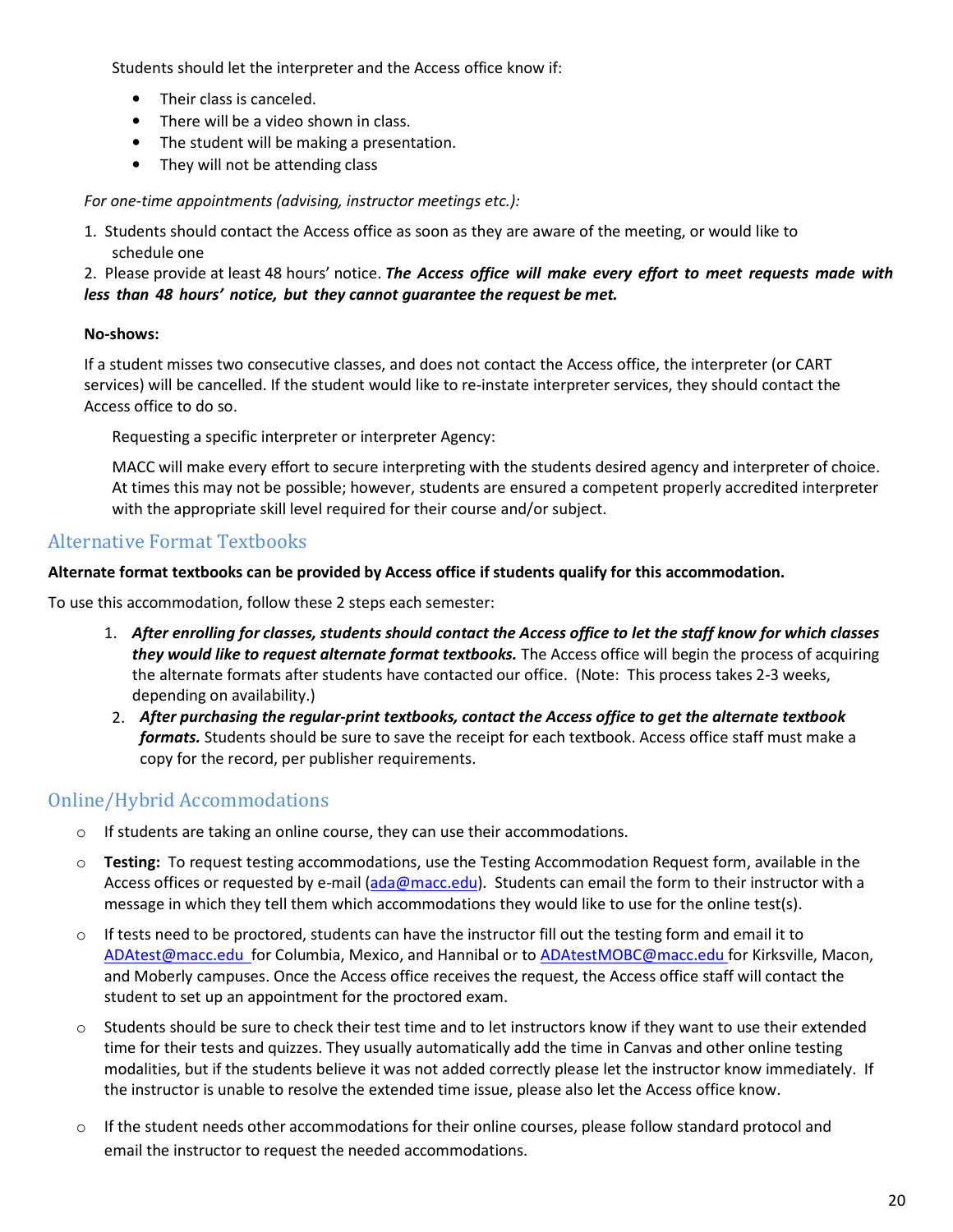## Other Assistive Technology

- The Access office has a variety of software and hardware available for students (Smart Pens, magnifiers, recorders, specialized software etc.). If students are eligible to use these devices, they may check them out through the Access office as needed. Most devices are available for daily check out only and may not be taken offsite. Please refer to the Loan Procedure within this handbook for additional information.
- If the Access office is not in possession of a specific device or piece of technology that students require in order to access their education, please speak with an Access office specialist to request the device. Access office staff will make every effort to meet the student's request, but may offer an alternative solution.

## Emergency Evacuation

If a student requires assistance with evacuation during an emergency an evacuation letter will be sent to the student's instructor, the site director, and security officers. The access and ADA office requests that faculty read the letters and assist student with evacuation as necessary.

## Additional Processes and Procedures

## Accommodation Review Process (Level One)

The following process is used to approve or deny accommodations:

- $\circ$  The student requests an accommodation during their plan meeting with the Access office.
- $\circ$  The Access office staff will review the request and will grant or deny the accommodation.
- o If Access office staff denies an accommodation alternative accommodations will be proposed that could meet the student's needs.
- o Accommodations will be denied if…
	- 1. The accommodations requested do not meet the student's need related to their documented disability.
	- 2. They cause a fundamental alteration to a core component of a course or program.
	- 3. They cause undue financial hardship on the institution.
- o The student can accept or not accept the Access office's decision.
- $\circ$  If student does not accept the decision of the Access office, they can begin the Level 2 review.

Steps for Students If Approved Accommodation Are Not Granted

- $\circ$  Students should first contact the instructor and discuss the accommodation request.
- $\circ$  If there is no resolution they should contact the Access office by phone, e-mail, or in person to discuss the issue.
- o The Access office staff will contact the instructor and/or set up a meeting regarding the situation.
- $\circ$  At the meeting the Access office staff will discuss the accommodation with the instructor and inquire about the reasons for denial. The instructor should be prepared to verbalize the reasons and the Access office will be prepared to evaluate what is required by disability law in regard to accommodations.
- $\circ$  If a consensus can be reached at this meeting that is amicable with the student and the instructor, then the decision reached will be recorded in writing and given to both the instructor and the student.
- $\circ$  If a consensus is not reached at this meeting the student, the instructor, or the Director of Access Services can write a letter requesting a Level 2 review.

## Accommodation Review Process (Level Two)

A level 2 accommodation review can be initiated by a student, faculty member, or the Director of Access and ADA Services.

- $\circ$  The Level 2 accommodation review may be initiated when a student's requested accommodation has been denied by the Access office staff.
- o The level 2 accommodation review may also be initiated by the Director of Access and ADA Services when an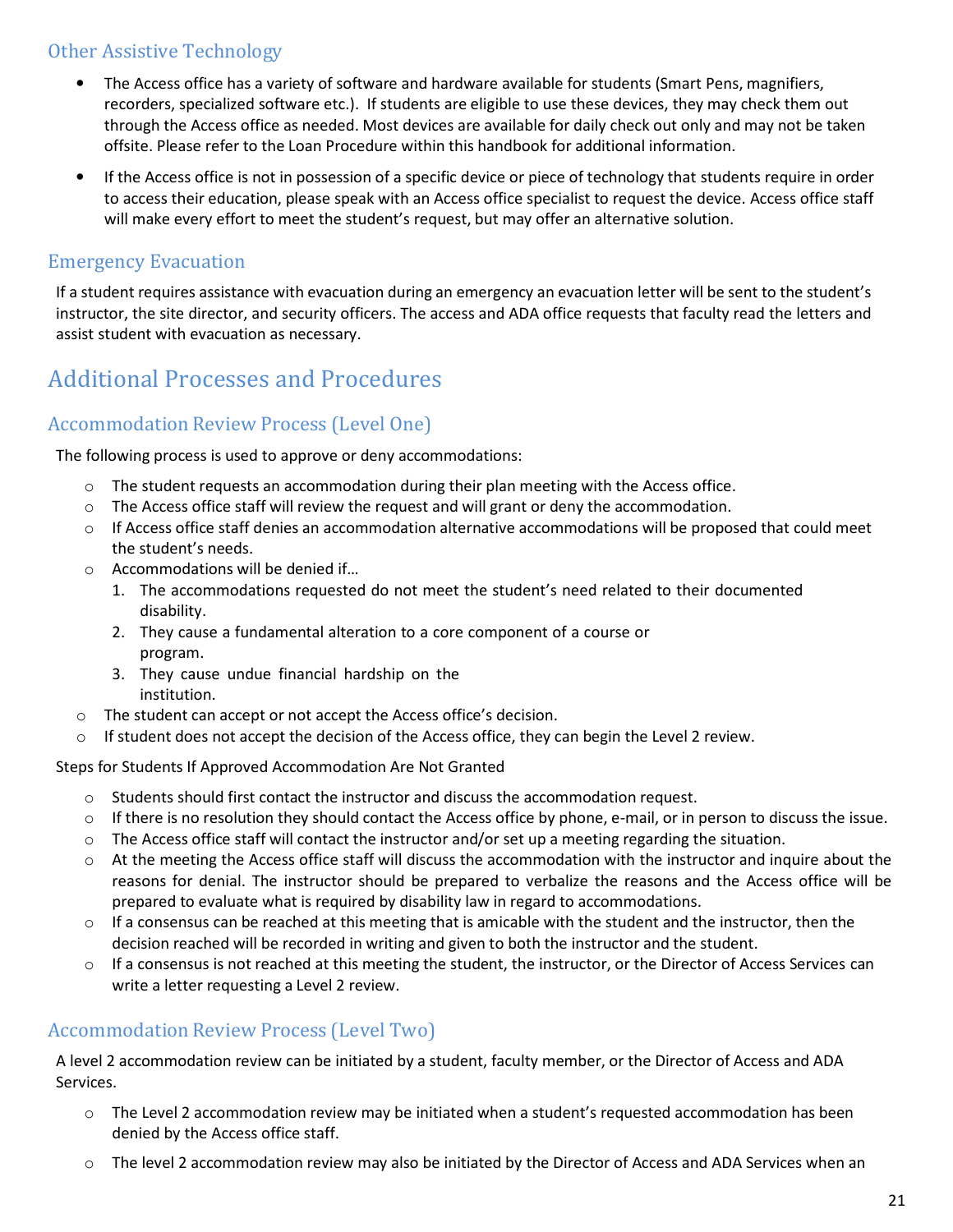instructor believes that an approved accommodation could cause a fundamental alteration to the core components of their course.

o The level 2 accommodation review can be initiated by an instructor if they believe an accommodation assigned by the Access office and requested by a student causes a fundamental alteration to their course.

#### **How to Begin the Level 2 Process**

- o **Student Initiated Level 2 Review**: The student can begin this process by writing a letter to the Dean of Student Affairs and Enrollment Management and Director of Access and ADA Services. The letter should state the requested accommodation and the reasons it is being requested, and why the student is in disagreement with the denial of the accommodation and proposal of the alternative accommodation.
- o **Instructor Initiated Level 2 Review:** If an instructor believes that an accommodation that is requested by a student and approved through the Access office poses a fundamental alteration to their course, they should contact Access office staff immediately to discuss the accommodation. Instructors should not tell students that they cannot allow an accommodation before speaking with the Access office staff. The Access office staff will discuss the concerns with the instructor and assist the instructor and student with possible developing possible solutions to the problem. If a solution cannot be reached, the instructor can initiate a level 2 accommodation review. The instructor can initiate this process by writing a letter or email to the Director of Access and ADA Services, and Dean of Student Affairs and Enrollment Management.
- $\circ$  This letter should explain the reason they do not agree with the Access offices' decision regarding an accommodation and should also explain the fundamental core components of their course.
- o **Access office initiate Level 2 Review:** The Director of Access and ADA Services can initiate a Level 2 review when a decision cannot be reached regarding the use of an accommodation. The Director will initiate this process by sending an email to the Dean of Student Affairs and Enrollment Management explaining the situation and requesting a Level 2 review.

#### **The Level 2 Process**

- o After receiving letters from the student, instructor, and/or Director of Access and ADA Services, the Dean of Student Affairs and Enrollment Management will form a committee to evaluate the accommodation request. The committee will include an Access office representative, an instructor who is knowledgeable of the subject area, and a Dean (or representative of the Dean), who is knowledgeable about the requirements of the program of study.
- $\circ$  The accommodation reconsideration committee will review the request, gather information from the student, instructor, and Access office in order to fully understand the situation. They will evaluate the accommodation, the fundamental components of the course/program of study, the student's individual limitations and needs, and the latest research or current information regarding the particular disability and associated reasonable accommodations. This team will work together to meet the student's needs, ensure the fundamentals of the course are not compromised, and maintain compliance with the American's with Disabilities Act and Section 504 requirement.

#### Behavior

Students are held to the MACC Code of Conduct. Please see the MACC policy regarding behavior on campus and in courses. Problematic behavior will be addressed on an individual basis.

## Student Housing

If a student would like to make accommodation requests related to student housing at MACC, please contact the Access and ADA Services office.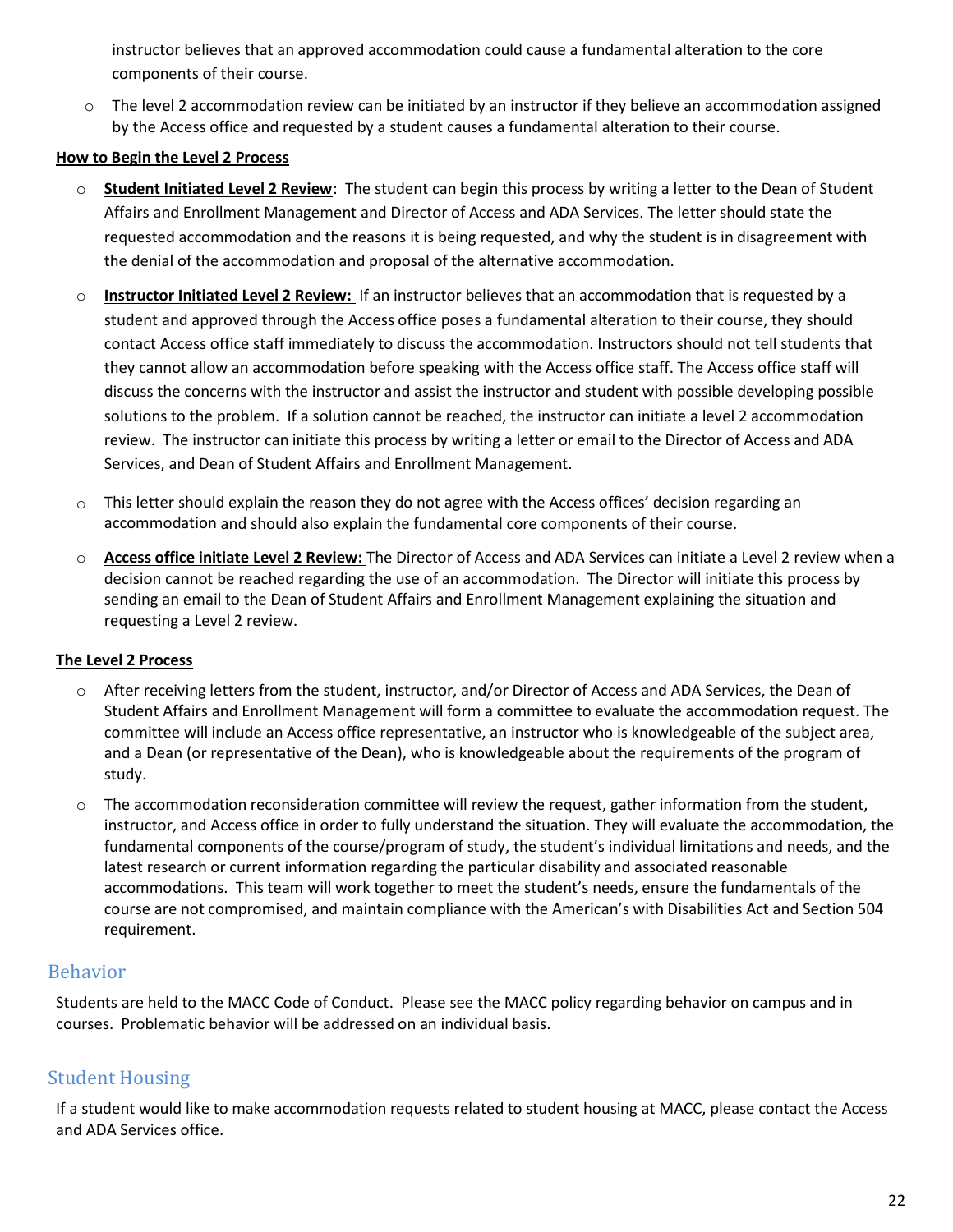## Equipment Loan Process/Procedure

The Access office has a limited number of assistive technology devices that can be loaned out to students. The devices that we have must be used on campus and must be checked out and returned the same day. Students must agree to the checkout process and sign the checkout form each time a piece of equipment is checked out from the Access office.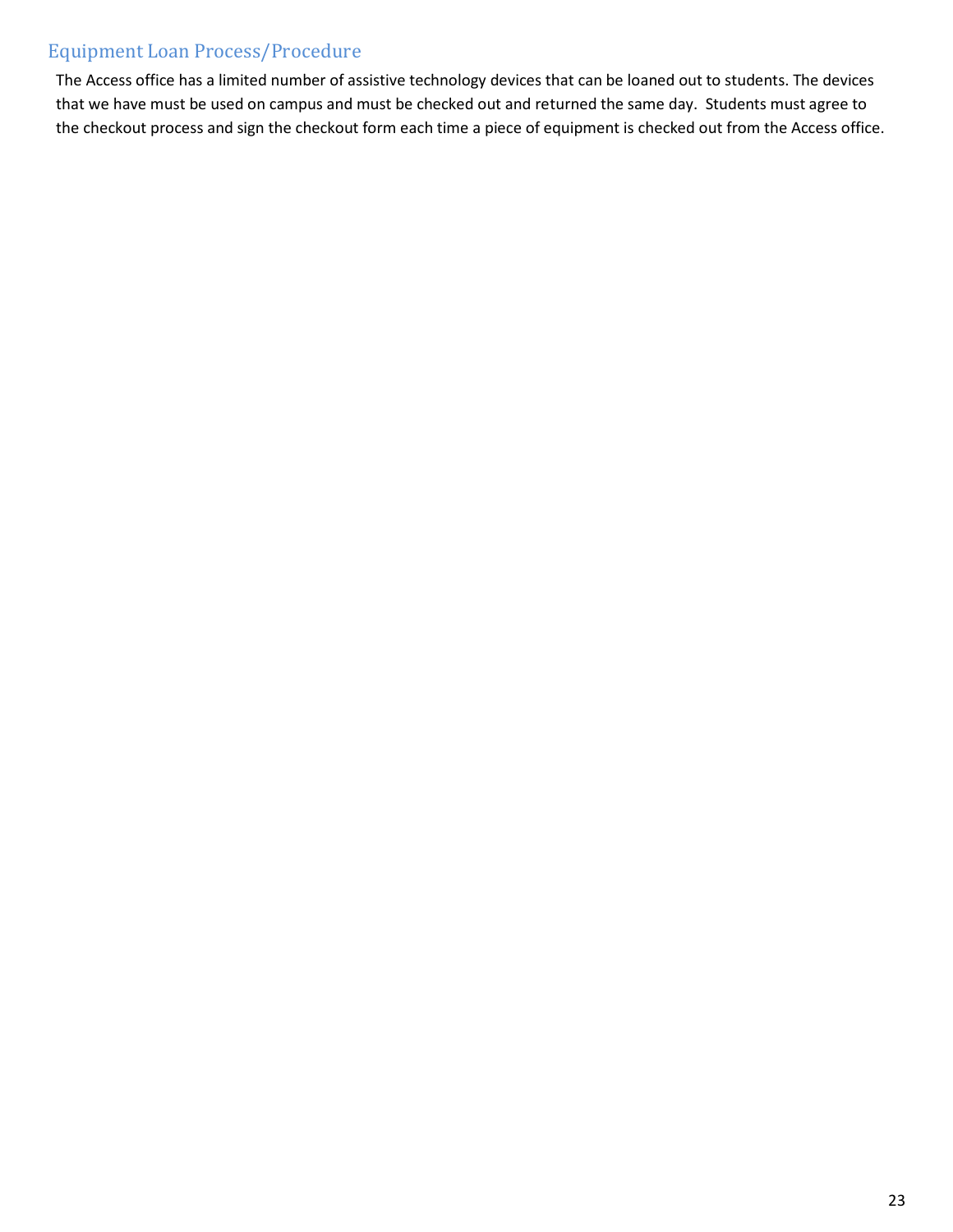## GLOSSARY OF TERMS

**Academic Accommodation:** Changes in the delivery of course material and/or in the assessment of knowledge that assist students in meeting the standards of the course. Students are eligible for the accommodations based on the documentation of their disability. A few examples of accommodations include note takers, speech-to-text providers, sign language interpreter, recorded textbooks, extended test time, and the use of assistive technology during class and exams.

**Age of Onset:** The age at which a person acquires a disability and related limitations.

**Amplification:** The use of hearing aids or any other technology used by a person with a hearing loss to amplify sound.

**American Sign Language (ASL):** A natural visual-gestural language with syntax, structure, and grammar rules different from English.

**Assistive Listening Device (ALD):** Devices that use a microphone positioned close to the speaker's mouth to transmit speech to the receiver worn by the student, either via a loop, headphones, or an ear bud. ALDs help overcome the problems of distance and surrounding noise. Also known as Hearing Assistive Technology.

**Closed Captioning:** Displaying the audio portion of a television program, video, or movie as text on the screen. The captions are "closed" until the viewer activates them through a decoder.

**Communication Access Real-time Translation (CART):** A speech-to-text service that uses specialized computer software, and human input, to provide a transcript of the lecture and class discussion, meant to be word-for-word.

**Cued Speech:** A visual mode of communication that uses hand shapes and placements in combination with the mouth movements of speech to make the phonemes of a spoken language look different from each other.

**Deaf Person:** Someone whose hearing loss makes it impossible for him/her to understand speech and spoken language with or without the use of hearing aids. An individual who seeks out other deaf people for social interaction and emotional support may view himself as a member of the Deaf community and value Deaf culture.

**Degree of Hearing Loss:** The extent of hearing impairment usually categorized as "slight," mild," "moderate," "severe," or "profound."

**Documentation:** A written assessment from a professional with expertise in that particular field of disability. This documentation is required in order to determine the student's eligibility for services and the specific services that are needed. Since there are some variations among colleges regarding the documentation required to receive services, students are encouraged to inquire at all colleges of interest.

**Equal Access:** Providing to students with disabilities (who are "otherwise qualified") the same educational opportunities and full participation in programs and activities as provided to all other students.

**Hard of Hearing Person:** The term "hard of hearing" may be used to describe all degrees of hearing loss up to and including total deafness. A person who is hard of hearing generally uses speech and residual hearing (with or without amplification) to communicate.

**Interpreter/Transliterators:** A trained professional who is bound by a code of professional conduct to facilitate communication between deaf and hearing persons. Interpreters and Transliterators may be fluent in American Sign Language; or they may provide Cued Speech transliteration; or they may be oral interpreters who mouth words without voice so individuals who are deaf or hard of hearing can speech read the information presented.

**Note-taker:** A person, typically a student in the class, who takes notes and provides them to the student with a disability. Notes include lecture information, diagrams, and comments from class discussions.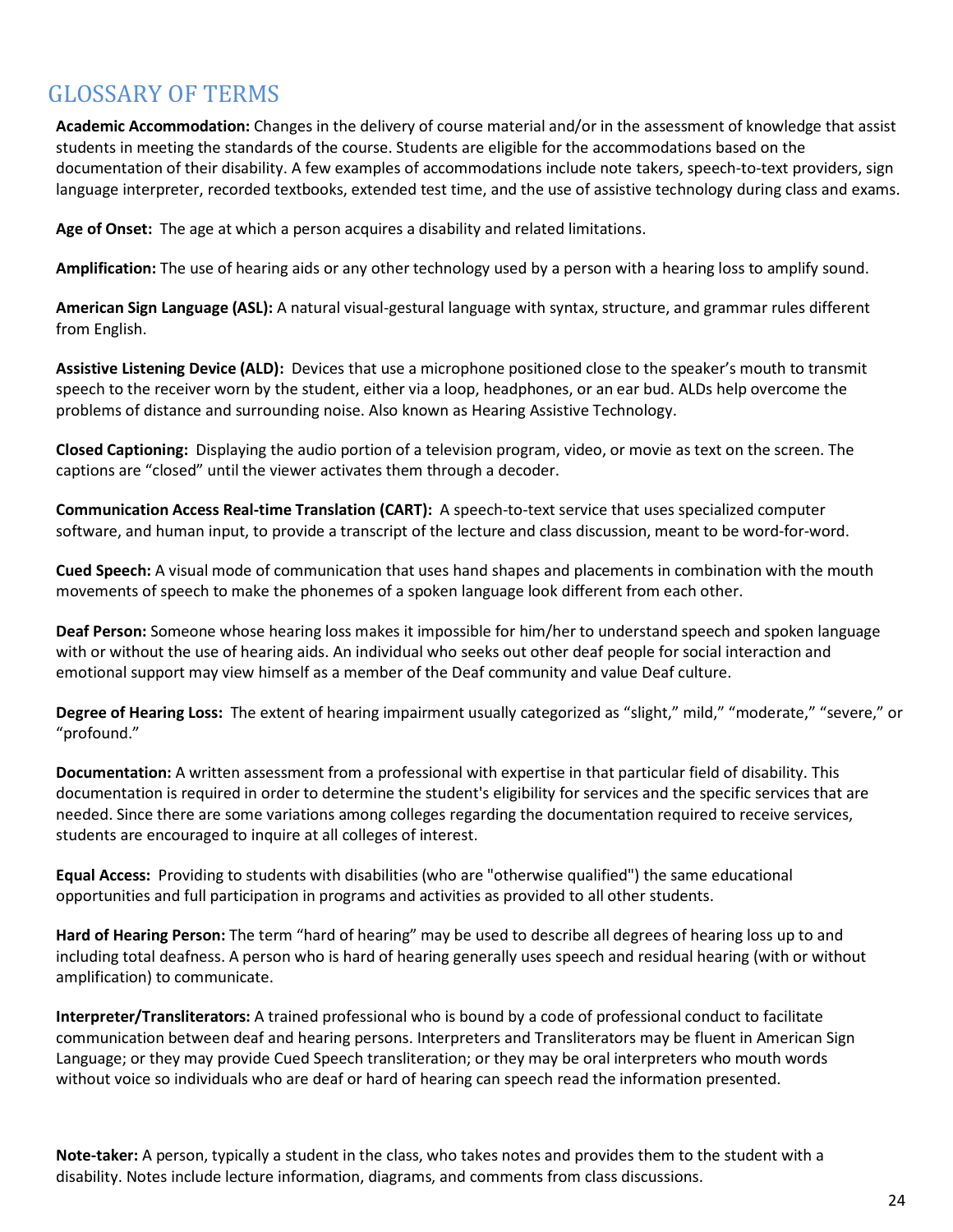**Open Captioning:** Text from a television program, video, or movie that appears automatically on the screen to convey the spoken information. No special decoder is needed.

**Otherwise Qualified:** As a student with a disability, you are "otherwise qualified" when you meet the same academic requirements and standards as non-disabled students. These requirements and standards must be considered necessary to maintain the integrity of a course, program or college policy. For example, a student with a disability is required to meet the instructor's expectations for all students in regard to class participation, work standards, attendance, and ability to demonstrate acquired knowledge, unless they are eligible for an accommodation, pertaining to one of the issues/topics.

**Registry of Interpreters for the Deaf (RID):** A national professional organization that is responsible for testing and certifying interpreters, and maintaining the Code of Professional Conduct.

**Residual Hearing:** Any usable hearing that a person may have.

**Speech Reading (also known as lip reading):** The process of watching a person's mouth movements and facial expressions to ascertain what is being said. Speech reading ability varies from person to person and can be influenced by factors such as the amount of useable hearing a person has and their knowledge of spoken English, the lighting and ambient noise in the room, and speaker differences such as accents, lip movements, and facial hair.

**Speech-to-Text Service:** A service provided to facilitate communication by using technology to provide a text format for auditory information. The service provider uses special software and a display device, and types all of the spoken information so the student is able to read the lecture or class discussion, or communication.

**Telecommunications Relay Service (TRS):** Services that facilitate two-way telephone communication between a person who uses a TTY or a computer and a person who does not use such a device.

**TTY:** A telecommunication device used by persons who are deaf who cannot communicate on the telephone. A typewriter-like unit prints the conversation on a screen or paper so that it can be read, and enables the user to type responses back on the keyboard. A TTY must connect with another TTY or a computer. Currently, referred to as a TDD.

**Video Relay Service (VRS):** A free online service which provides on-screen interpreters to facilitate phone calls between hearing and deaf or hard of hearing persons.